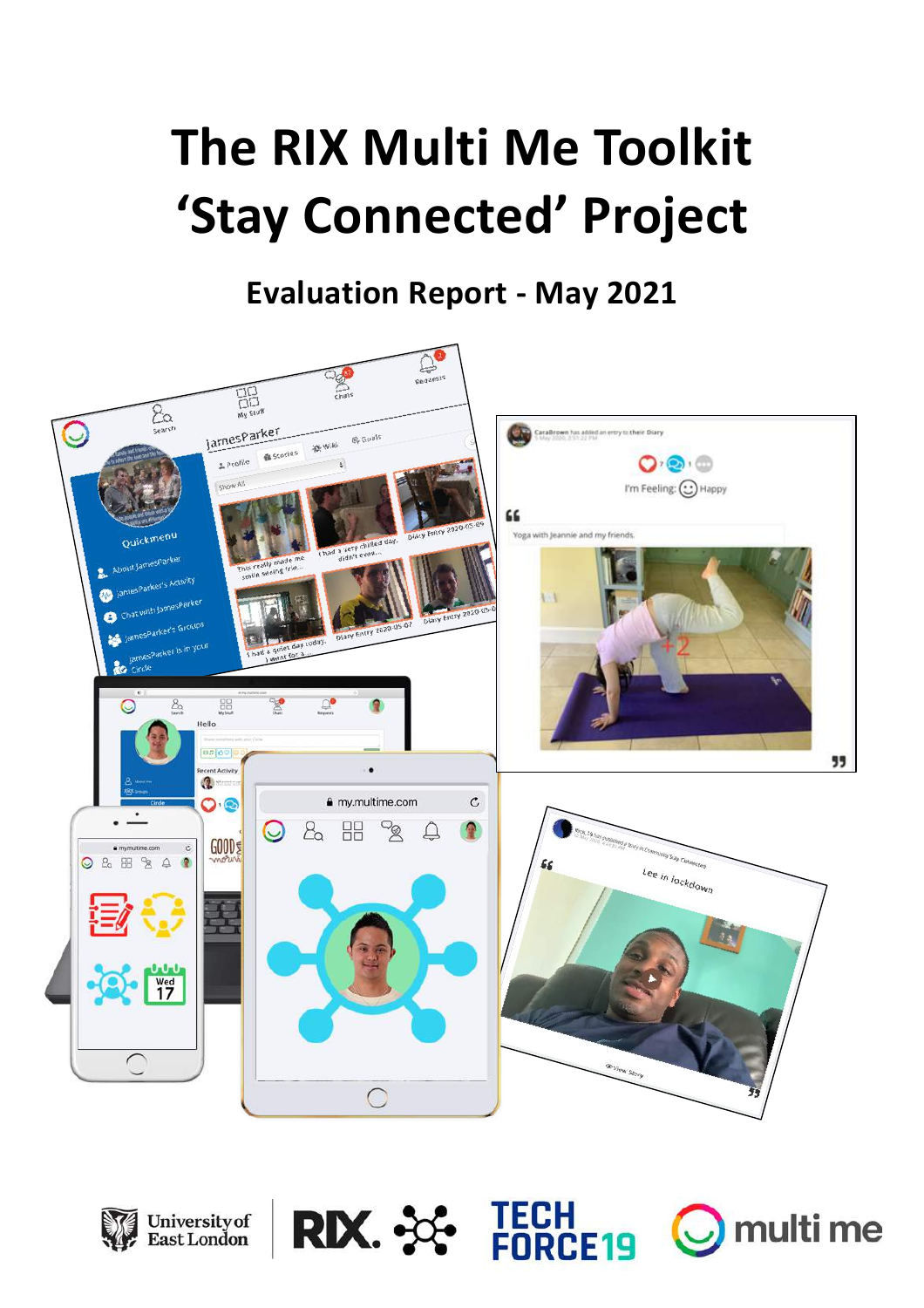# The RIX Multi Me Toolkit 'Stay Connected' Project **Evaluation Report - May 2021**

Professor Andy Minnion MBE & Gosia Kwiatkowska RIX Research & Media, University of East London

# **Table of Contents**

| People with learning disabilities (LD) and autism - health inequalities and COVID-19 risks  5 |  |
|-----------------------------------------------------------------------------------------------|--|
|                                                                                               |  |
|                                                                                               |  |
|                                                                                               |  |
|                                                                                               |  |
|                                                                                               |  |
|                                                                                               |  |
|                                                                                               |  |
|                                                                                               |  |
|                                                                                               |  |
|                                                                                               |  |
|                                                                                               |  |
|                                                                                               |  |
|                                                                                               |  |
|                                                                                               |  |
|                                                                                               |  |
|                                                                                               |  |
|                                                                                               |  |
|                                                                                               |  |
|                                                                                               |  |
|                                                                                               |  |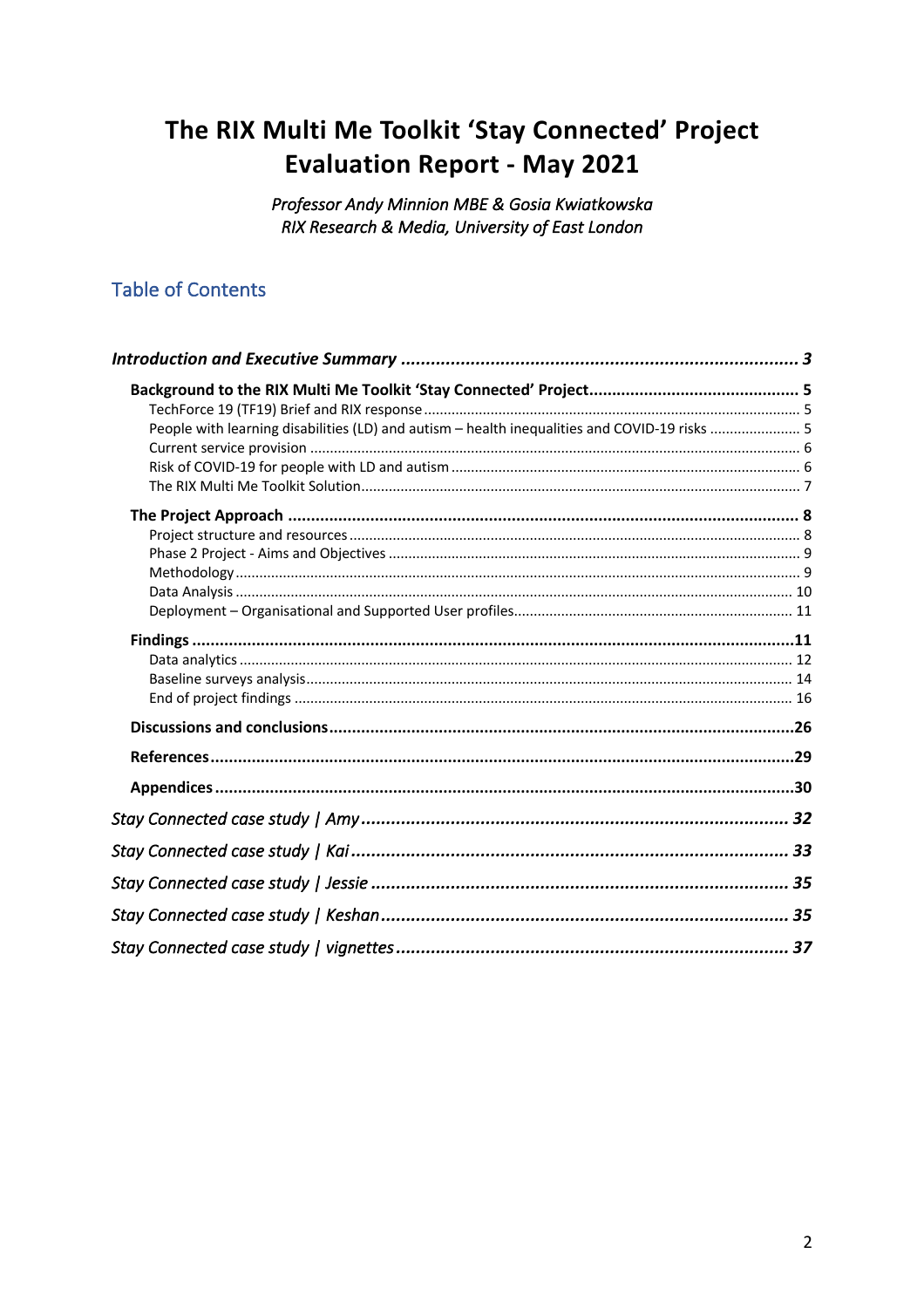# *Introduction and Executive Summary*

People with Learning Disabilities (LD) face significant health inequalities that are demonstrated in mortality statistics. Those identified with a learning disability aged 0 to 74 years were found to be between 3.9 and 4.2 times more likely to die in the period 2015-18 than would be expected for people with broadly the same characteristics in the general population (NHS Digital, Sep 2019). Evaluation of the causes of this health inequality have pointed to a poor understanding of people with learning disabilities by health and care professionals and poor communication with them and their carers about their individual needs and how best to support them (Six Lives Report DoH 2009.)

Changes due to COVID-19 distanced carers from patients and care service-users with closure of group care facilities and community-based centres. Facing isolation without their usual hands-on support and face to face interventions, people with learning disabilities suddenly lost their usual routines, their usual social interactions and their regular care interventions and experienced increased risk from anxiety, loneliness and deterioration of mental health amongst others.

RIX Multi Me Toolkit software provides a secure and highly accessible social network that serves as a support network for people with LD disconnected from their usual care in the community. It supports interventions by restoring and replicating contact and communication capability normally provided face-to-face by social care and healthcare workers. Additional multimedia advocacy tools enable users to organise and communicate their thoughts, needs and choices, enabling improved self-advocacy for people often poorly understood by those who work with them.

This report presents the findings of the RIX Multi Me Toolkit software implementation as part of the 'Stay Connected Project' funded by NHSx through the TechForce19 Competition in two phases between April 2020 and May 2021. The evaluation was conducted by RIX Research and Media with the social care, education and health provider services that participated in the use of RIX Multi Me Toolkit during the COVID-19 Pandemic. The final evaluation took place in March 2021.

Six organisations registered to participate on Phase 2 of the project in September 2020; two Londonbased local authorities, three supported living organisations in North London, Surrey and Cornwall, and one Special Education School in Herefordshire. The total number of users registered on the system was 938. This is made up of 363 Supported Users (people with LD & Autism in receipt of services); 468 Buddies (Nominated staff and informal carers responsible for safeguarding of Supported Users on the RIX Multi Me platform) and 107 General Users (Support staff, professionals and informal carers and friends registered, but without Buddy responsibility for Supported Users on the platform).

Qualitative insights came from the Stay Connected project user feedback collected via interviews, focus groups and surveys. Quantitative insights were generated from the RIX Multi Me System usage, data collected by RIX Multi Me toolkit and Google Analytics. Data covered the period between October 2020 and 27 April 2021. Two surveys were distributed; one at the beginning of the project (October- November 2020) and one at the end (March 2021). Three focus groups were held with supported users, front line staff and managers from five social care organisations during March 2021. Interviews were held with eight staff and seven supported users.

#### Project findings and recommendations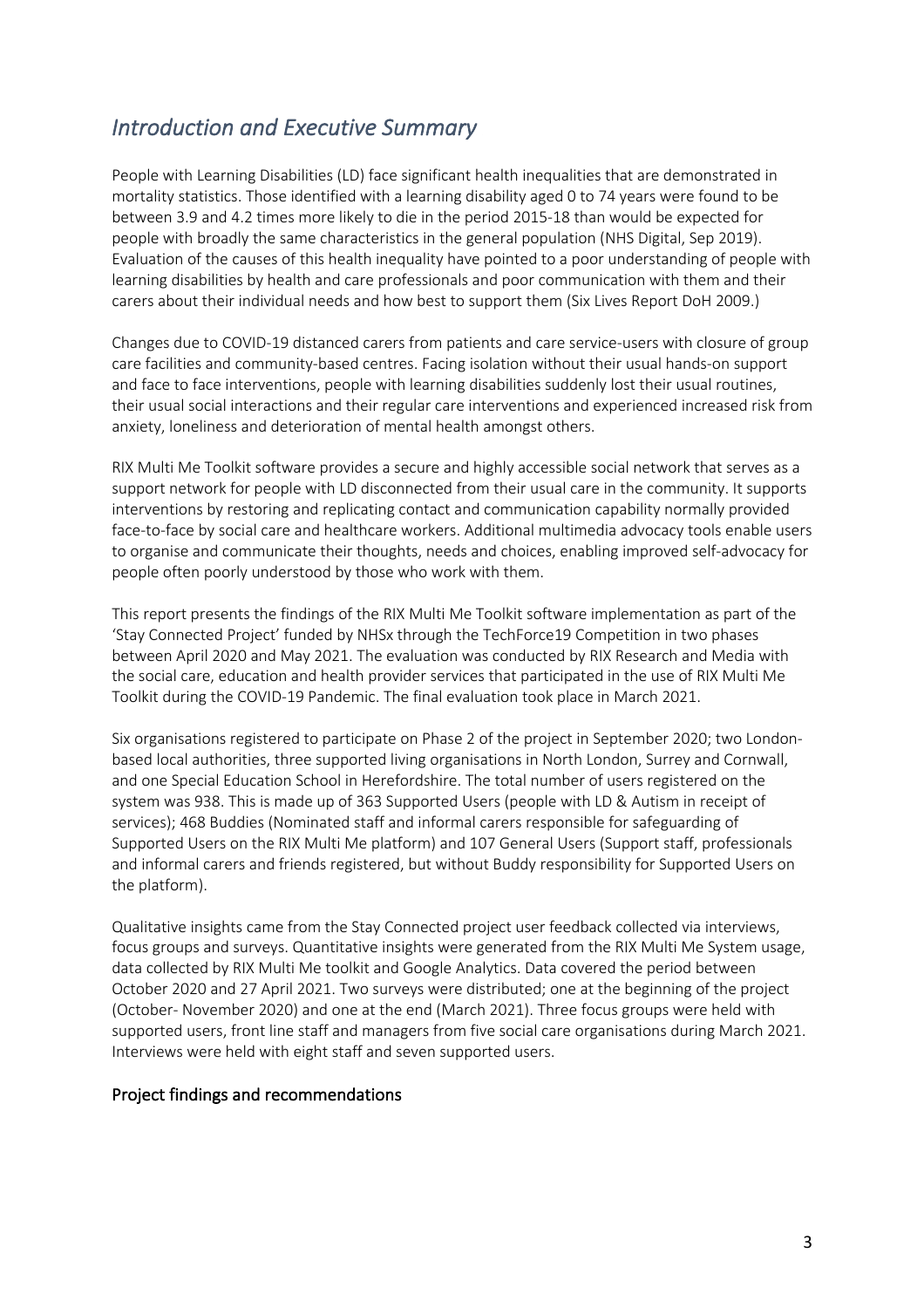- Where access to devices, infrastructure and support was achieved, evaluation suggests that the use of Rix Multi me Toolkit software assisted significantly in providing digital care and support for people with learning disabilities and autism during lockdowns.
- The key barrier adversely impacting take-up of the software reported and observed on the project was the lack of access to suitable devices, internet connectivity and skilled support for service-users with disabilities and their families to benefit from digital systems.
- Alongside the clear impacts of staff shortages and crisis management factors effecting adoption, it was noted that, with closure of schools, colleges and day opportunity services, the pandemic rapidly highlighted the structural issues of technology and internet access inequality faced in the community, particularly in regions with higher incidence of poverty.
- Limited digital skills of support staff, parents and carers in individuals' homes was seen to be a significant factor in the poor take-up of the intervention.
- The use of the software complemented emergency telephone support and compensated for severely limited face-to-face contact to positively impact on individuals' mental wellbeing and confidence and improve their self-advocacy and independent living capability.
- The intervention enabled organisations to deliver better person-centred care, strengthened supportive social and community networks and enhanced relationships between individuals, staff and their families in a crisis situation.
- Where organisations had digital communications channels at least partially established with service users and their carers before the pandemic, they showed markedly better outcomes on the project as a result.
- Identified facilitators of successful implementation included the simplicity of the RIX Multi Me software's accessible multimedia tools and availability of staffed online training for the induction of new users, alongside streamed video tutorials and easy-read instructions.

In summary, the Project evaluation and data analysis evidenced the positive impact of a digital personcentred intervention to help provide care for people with LD and autism and their families and carers facing the challenges of the public health emergency. It also demonstrated the significant adverse impacts of digital exclusion for this population, particularly in less affluent communities. These conclusions were repeatedly reinforced in our dialogue with service-providers and users who saw the health and care inequalities exposed by the pandemic matched and frequently aligned to the poor digital readiness of services and digital exclusion experienced by users of services. While services have started to recover, the perceived need to tackle this inequality has not diminished. Services are reduced and frequently still require internet connectivity to be accessed.

# Recommendations

Together, the project team, its participants and researchers have proposed the following recommendations as a result of taking part in the TechDForce19 programme on the Stay Connected project:

- Access to suitably easy-to-use, personally owned and mobile devices and internet connectivity for citizens and carers are a critical dimension for the effective support of people with LD & autism in the face of a pandemic
- Support staff require core digital skills and capability to support service users in the set up and use of digital technologies is essential to our health & care services as these are 'built back'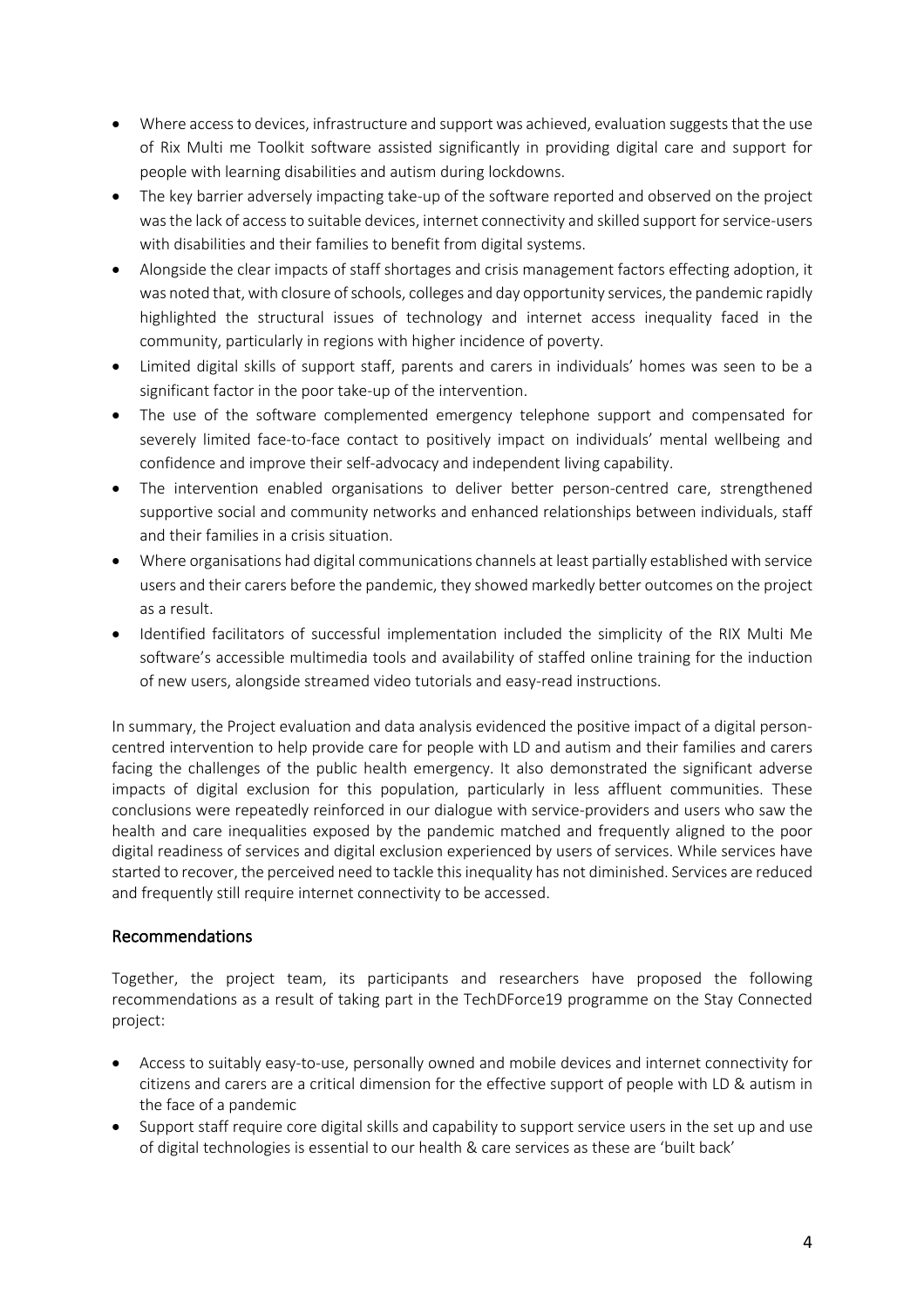- Integrated care teams need to restore services in ways that blend face-to-face and remote care to connect together health and acre service providers so that a person's support circle can effectively work together effectively
- Standards and guidelines are required for use of digital technology for remote, blended and faceto-face care to help steer and strengthen good practice in this rapidly evolving market
- Change management support needs to accompany new tools and training to help health and care organisations to embrace new, more inclusive technology-enabled systems if health inequalities for people with LD and autism are to be addressed
- Capture and sharing of diverse examples of effective use of digital tools to illustrate their benefits will help suppliers and adopters in the rapidly emerging digital sector
- Clear communication about new technology initiatives demands close work with staff, service managers and commissioners. Front line staff team leadership endorsement is critical to staff and service users' adoption of the new roles and ways of working that come with new technologies.

The RIX Multi Me toolkit's trial implementation as a scaled solution for maintaining person-centred support of people with learning disabilities and autism has demonstrated the extraordinary potential benefits for today's personal and social media tools in the new environment we occupy since the Pandemic. At the same time, the project has helped to identify the significant barriers in place, and the behavioural and organisational changes required, if such potential is to be realised. Recent events have exposed the requirement to prepare our care systems for an unpredictable and potentially challenging future in which distancing and lockdowns may continue to be a regular occurrence. A pro-actively *blended* model of remote and face-to-face care provision can provide the resilience that future models of integrated care demand. This must however address technical skills training and provision of infrastructure and devices as an essential requirement.

# Background to the RIX Multi Me Toolkit 'Stay Connected' Project

#### TechForce 19 (TF19) Brief and RIX response

The RIX Multi Me Toolkit 'Stay Connected' project was funded through the TF19' Competition organised by NHSx with the AHSN Network and supported by the Government Digital Service, the Department of Culture, Media and Sport, and the Ministry of Housing, Communities and Local Government. The mission of the TF19 competition was to identify, support and make available to communities at scale innovative new technologies that 'can help support the vulnerable, elderly and self-isolating as COVID-19 continues to spread.'

RIX responded with a proposed digital social care network solution to assist isolated people with mild and moderate LD and with dual diagnosis of LD and autism, who are normally supported to live in their communities, receiving domiciliary social care. This cohort included adults with learning disability and autism living with family, parents and carers alongside those in residential care and nursing homes.

#### People with learning disabilities (LD) and autism – health inequalities and COVID-19 risks

Approximately 2.2% of the UK population are believed to have a LD, which maps to over 5,500 people per the average sized population that is covered by a single CCG of 250,000. National statistics have indicated that the majority of people with a LD known to local authorities live in one of three types of accommodation: with family and friends (38%), in a registered care home (22%) or in supported accommodation (16%). 12% of people with LD live as tenants in accommodation provided by a local authority or housing association and 3% as tenants in privately rented accommodation.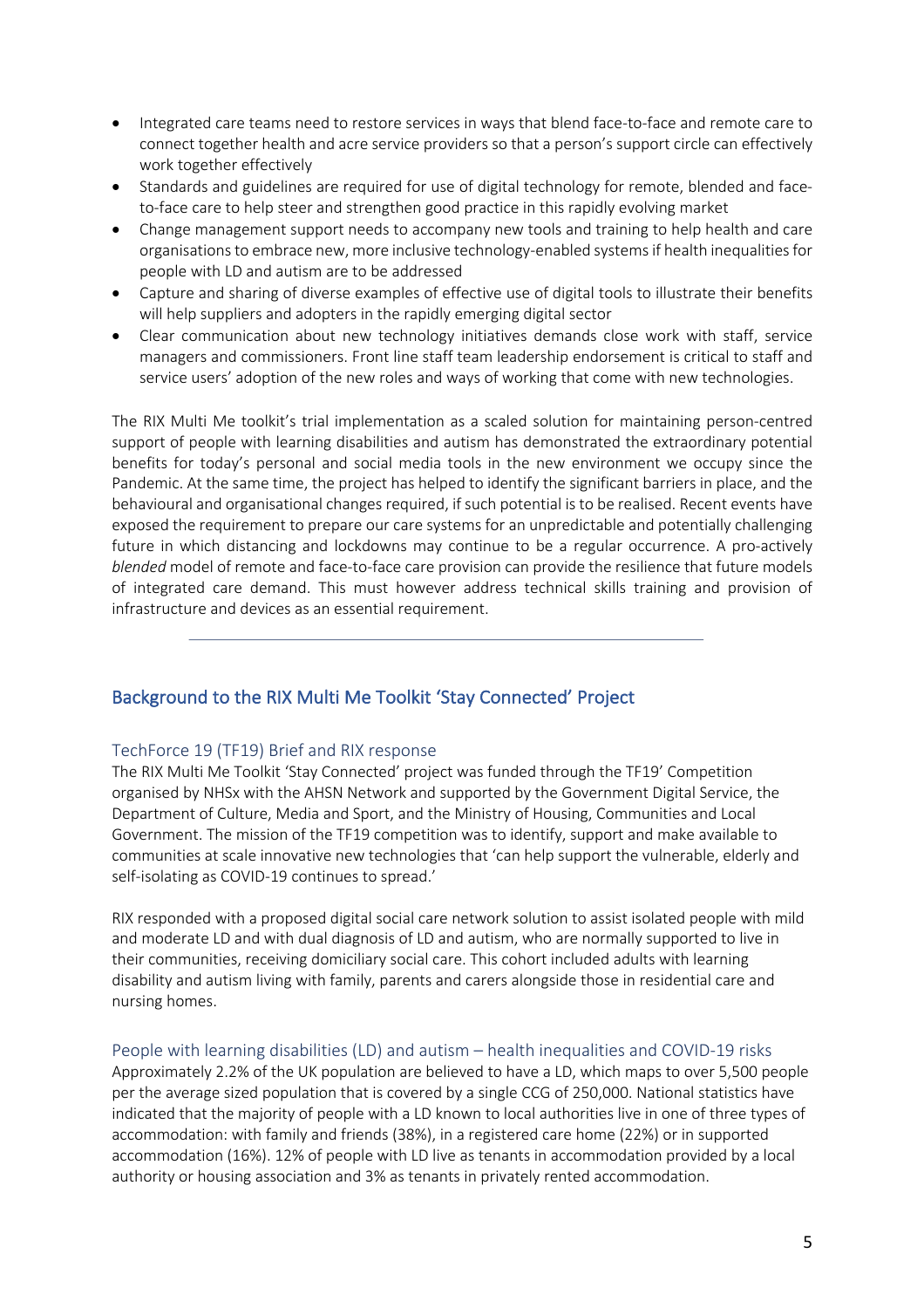# Current service provision

Adults with LDs and autism are supported by care teams to enable them to live in their communities. They normally rely on a weekly timetable of activities, meetings and appointments with services to maintain their health, safety and wellbeing:

- Social care appointments and drop-ins.
- Supported learning for independence.
- Organised social activities.
- Therapeutic & outpatient healthcare.
- Community & voluntary groups.

Their personalised care packages provide stable and regular social connectivity alongside social care, therapeutic services and clinical healthcare. Their weekly timetables facilitate active engagement in the local community, so that they can live a supported lifestyle with an effective health and care network in place that will underpin individuals' mental wellbeing as well as their capacity to live safely and as independently as possible.





Figure 1 Connectivity models before and during lockdowns

#### Risk of COVID-19 for people with LD and autism

Changes due to COVID-19 distanced carers from patients and care service-users with closure of group care facilities and community-based centres. Facing isolation without their usual hands-on support and face to face interventions, people with LD suddenly lost their usual routines, their usual social interactions and their regular care interventions and experienced increased risk from:

- Anxiety, loneliness and deterioration of mental health.
- Loss of hard-won life skills, confidence and independence.
- Diminished capacity to self-manage their health and wellbeing.
- Less effective monitoring of their wellbeing and behaviour by professionals.
- Loss of personal and social support networks with peers, families, neighbours.
- Lack of access to accurate and easy-to-understand information and guidance.
- Potential crisis events that may lead to hospital admissions, police emergencies, and the breakdown of supported living arrangements in the community.

All of these risks carry significant and costly long-term consequences and critically, this vulnerable populations' mental health is at risk in ways that may not be visible to a remote care team.

Research directly before the pandemic evidenced that disabled people (including those with LD and autism) experience the lowest feelings of happiness, worthwhileness, life satisfaction and the highest levels of anxiety (Jones 2019). These feelings have been found to have been significantly exacerbated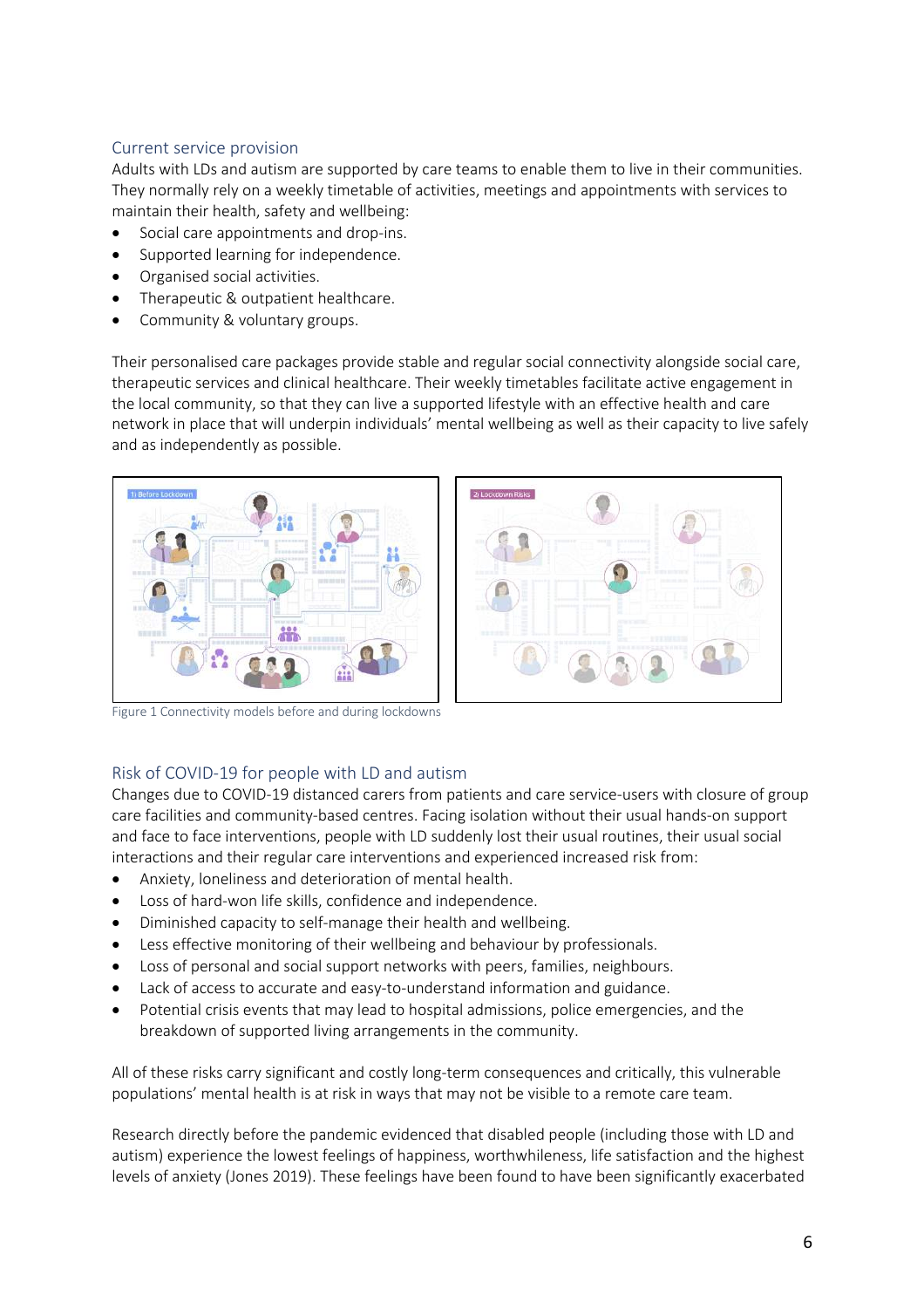for many people with disabilities during the pandemic. Increased feelings of isolation and loneliness were evidenced, with reduced access to care and support, loss of face-to-face activities and day opportunities. Resulting limitation of peoples' access to technologies was notably also evidenced as a contributing factor to the deterioration of morale (Disability Rights UK, 2020).

The cumulative effect of these factors in the UK is that the pandemic has been shown to have had a disproportionate impact on disabled people who make up six out of ten COVID-19 related deaths. According to The Office for National Statistics (2021) the figures '…clearly show that current measures to protect disabled people are not enough and that there is an urgent need for more and better support.' The Health Foundation has additionally highlighted how the mental health from Pandemic restrictions posed extra challenges for this population,

'…as well as protecting disabled people from exposure to the virus, measures must account for the potential negative effects of lockdown and shielding. A significant number report that, due to lockdown, their health care needs are not being fully met or that they had treatment cancelled or delayed. Further action should include careful review of the support that is available to disabled people so they can access the care and essential services they need at home.'(The Health Foundation, 2021).

One UK study showed that 42% of respondents with LD reported that their mental health was "much worse" during lockdown due to a variety of factors including lack of access to resources (Kavanaugh, 2021). Similar to the national findings, isolation and social regression were major themes highlighted in the study performed by Theis et al. (2021)

# The RIX Multi Me Toolkit Solution

- Secure and accessible social and support network platform.
- Multimedia content creation tools for self-advocacy.
- Wellbeing monitoring and usage insight dashboard for remote support staff.
- Diary, calendar and goal-setting and Tracking tools.
- Training & support by video conference, video, worksheets.
- Platform to complement phone and video meetings.
- Online community of formal and informal support.





Figure 2 Lockdown risks and digital system solution

The software provides a secure and highly accessible social network that serves as a support network for people with LD disconnected from their usual care in the community. It supports interventions by restoring and replicating contact and communication capability normally provided face-to-face by social care and healthcare workers. Additional multimedia advocacy tools enable users to organise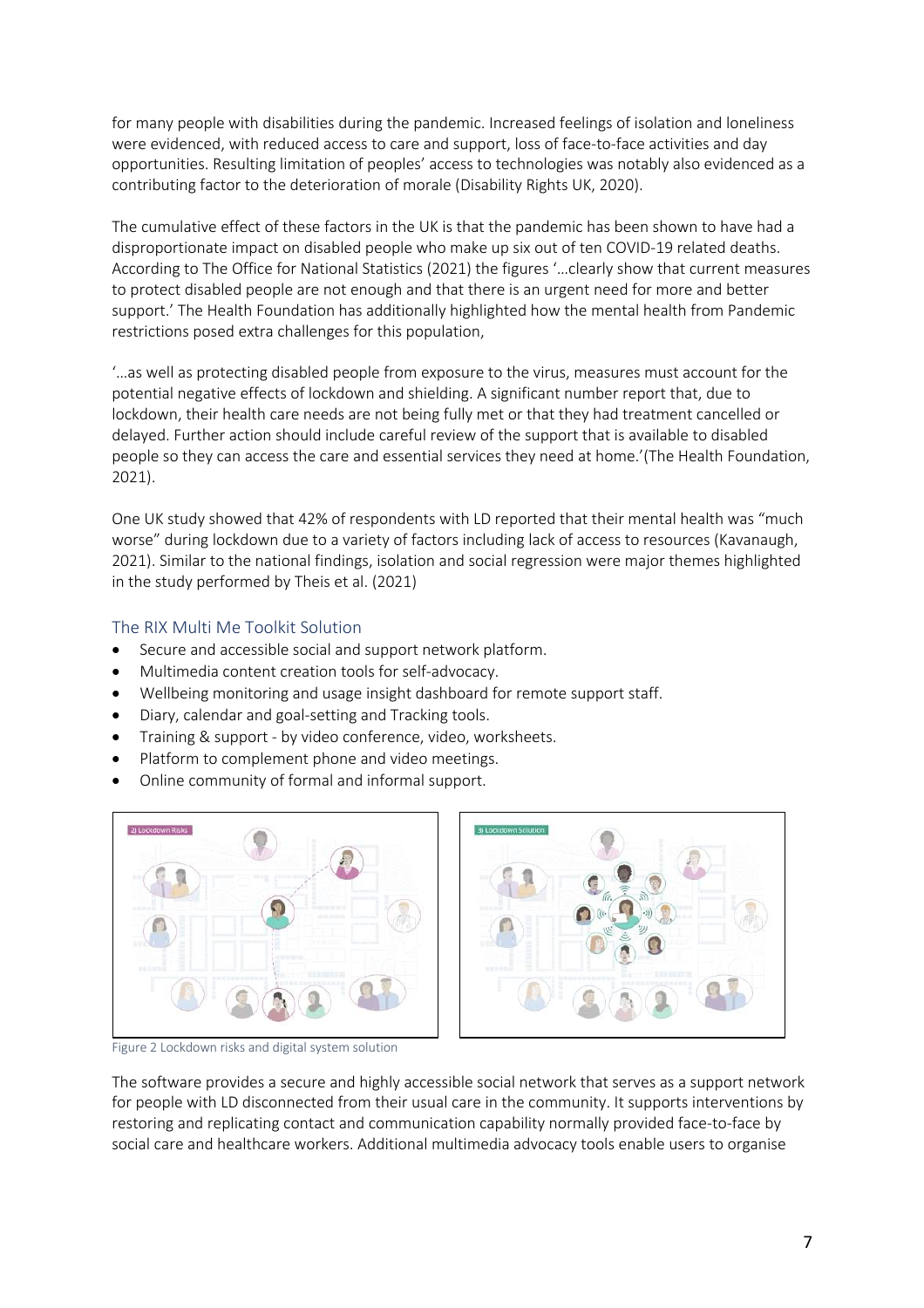and communicate their thoughts, needs and choices, facilitating improved self-advocacy for people often poorly understood by those who work with them.

Supported users are provided with easy-to-use photo and video authoring tools with which they can document and plan their daily lives, share what they are doing, report on how they feel and raise issues or concerns. Rich media tools widen the accessibility and potential engagement of disabled service users. Photos, video and sound clips can capture communications that are not word-based, meeting accessibility needs of those who do not read and enabling and capturing the self-advocacy of 'non-verbal' service users.

Support staff can monitor their wellbeing by directly accessing this self-reported information, and can respond, support and advise, or raise alerts where required. The system can additionally help individuals to connect with and mobilise wider informal support networks of peers, friends, family, neighbours and volunteers.

The RIX Multi Me software also facilitates potential enhancement of interaction with circles of support for patients or service-users, with improved understanding of their communication and their health and wellbeing made possible for professionals and care and support staff.

# The Project Approach

#### Project structure and resources

Two phases of the project were funded by TechForce19 (TF19), a three-week proof of concept Pilot Project between April-May 2020 and a second Scaled Implementation phase from October 2020 to March 2021. Software with basic user-support was also provided pre and post the project and across the four-month period between the TF19-funded phases. This helped to ensure that potential benefit for supported users, their support circles and services was sustained.

The first TF19-funded Phase 1 - Pilot Project took the form of a rapid trial. This was designed to help understand the challenges faced by these communities more fully and to test and affirm the efficacy of the solution proposed by the implementation of the RIX Multi Me Toolkit.

Following the pilot trials and a review of their findings, TF19 focused its support on specific groups of vulnerable or isolated people highlighted by the programme. People with LD and autism were one of the user groups identified who were seen to face challenges, exacerbated in the pandemic around the withdrawal of services, increased isolation and mental wellbeing. Based on the evidence generated in the Pilot, RIX won a further tranche of funds from the programme in October 2020 to undertake Stay Connected Phase 2 – Scaled implementation Project.

The second phase of the project was organised in four phases.

- $\bullet$  Phase  $1 -$  Recruitment.
- $\bullet$  Phase 2 Onboarding.
- Phase 3 Training and implementation.
- Phase 4 Evaluation and reporting.

As part of the Stay Connected phase 2 project, a suite of communication and learning resources and training and support sessions were developed for staff and supported users. The delivery of training sessions for Supported Users was repeated four days a week, giving them opportunity to choose their preferred slot. Staff sessions were provided on a weekly basis and a daily drop-in support sessions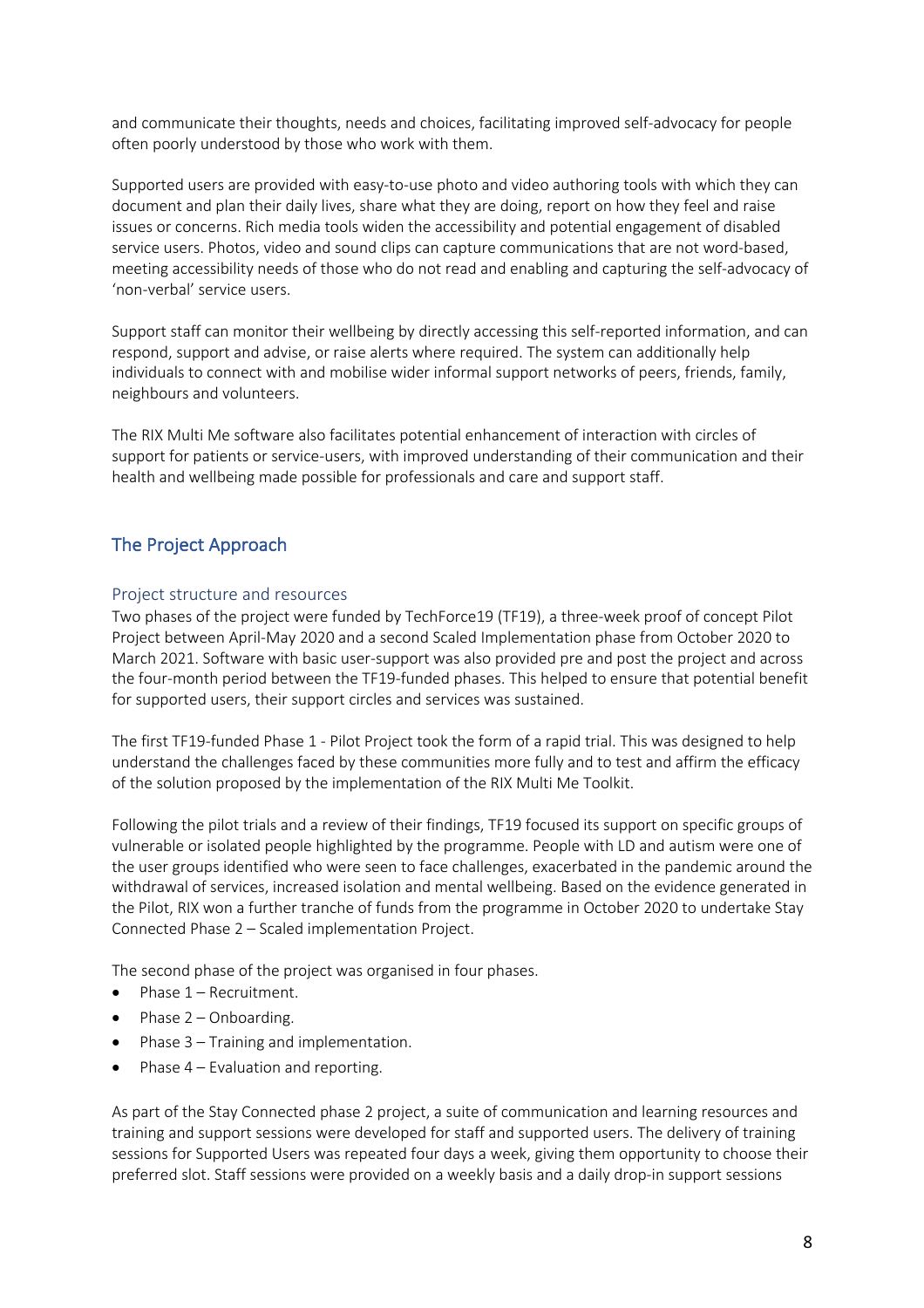were made available to all users. All training sessions were video recorded and made available subsequently on the RIX Multi Me platform users to access as required. A staffed telephone usersupport desk was available during business hours as well as a single-click access to online help.

# Phase 2 Project - Aims and Objectives

The aims defined for Phase 2 of the TF19 programme were:

- To further explore and develop the software innovation and help accelerate its potential deployment at scale.
- To build wider and transferable insight that could be shared to help prepare for expected challenges from further waves of the COVID-19 infection levels in the UK.

The RIX Centre's proposal identified five specific objectives to meet these aims in a second phase of proactive implementation of the RIX Multi Me software, training and support solution through the 'Stay Connected' project:

- To implement and further evaluate impacts of use of the software and its implementation for 1,000 people with LD and autism, their carers and their support services.
- To develop the scaling capability of the software intervention with refinement of the RIX Multi Me 'Stay Connected' package and its remote adoption and implementation tools.
- To identify the facilitators and the barriers that affect adoption and implementation the solution.
- To develop transferable, evidence-based insight on the design, delivery and benefit potential of digital person-centred care solutions for public health emergency situations.
- To capture and disseminate learning on strategy and good-practice from the project, and contribute to professional guidance and standards for digital person-centred care.

#### Methodology

The project's evaluation methodology included the following tools: baseline and end of project evaluation surveys, end of the project focus groups, interviews, capture of representative case studies and analysis of usage data from the technical system.

#### *Ethics*

As part of ethical considerations, accessible information sheets and draft letters about the project for different audiences were developed. Consent forms were also created and provided for participating organisations, staff, supported users and allied professionals to enable all to make an informed decision on whether or not to participate in the project. Information events were held at different times to give an opportunity for each potential participant to attend. All members of RIX and Multi Me staff had valid clear and recent enhanced DBS certificates.

#### *Baseline and post project surveys*

Baseline surveys were distributed at the beginning of the project in October 2020. The aim of the surveys was to capture demographic, geographic and behavioural information including: gender, age, ethnic background, employment status, living arrangements, activities and behavioural characteristics such as use of social media, use of technologies and the availability of access to the internet and technologies for participants.

The post project surveys were distributed during March 2021. The aim of the surveys was firstly to evaluate users' experience of the software features and functionality, and the RIX Multi Me onboarding, training and support solutions. Subsequently, the surveys were designed to help understand emerging patterns of use of the tools during different phases of the project and to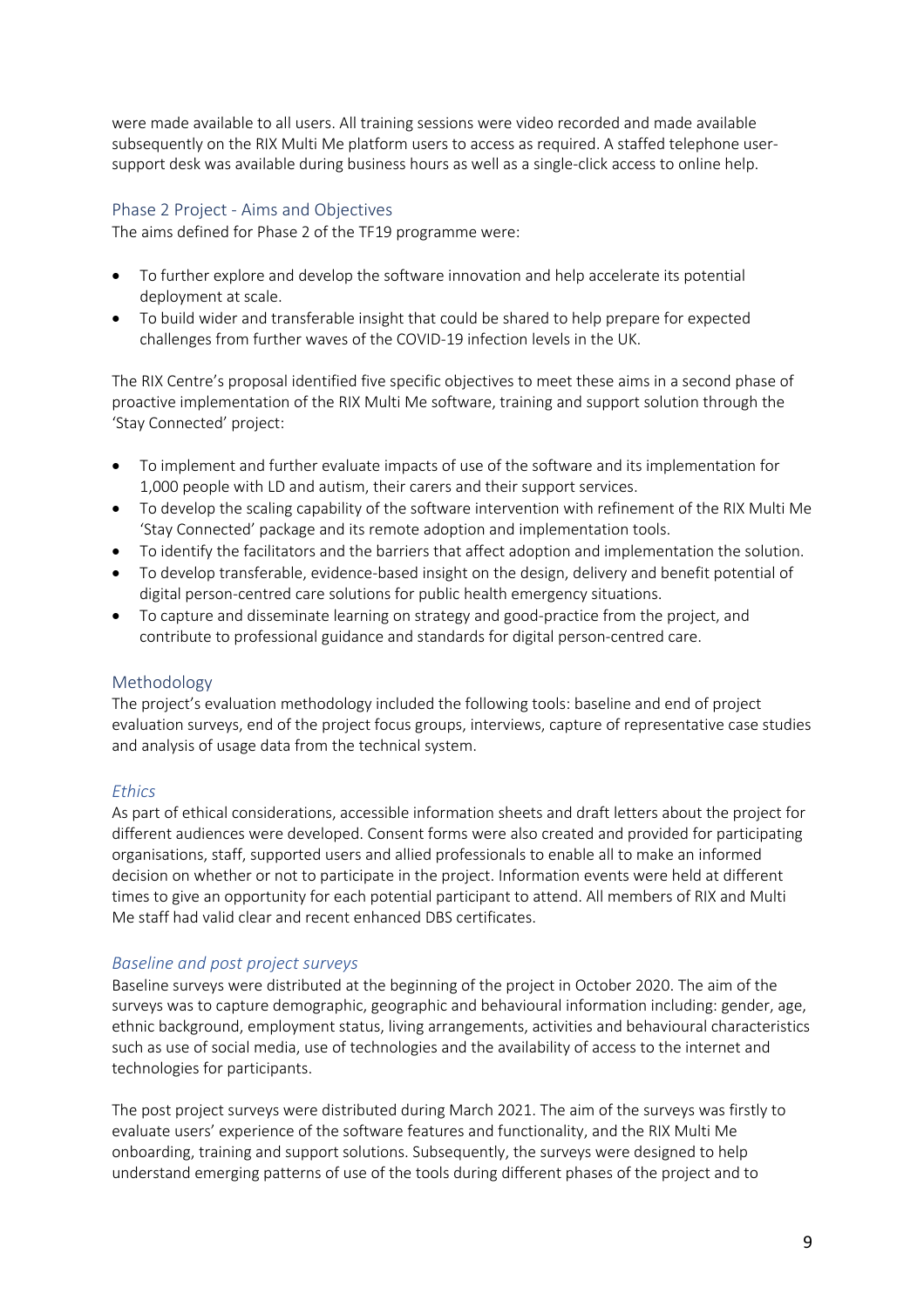evaluate the value and impact of various applications of the system on digital care and support delivery.

# *User interviews and focus groups*

Semi structured interviews with users and focus groups were conducted during March 2021 and lasted between 45-60 minutes each. Three focus groups were organised: for supported users, for frontline staff and thirdly for project managers. Twelve interviews were conducted to expand on some of the initial findings. Five case studies were subsequently developed. All consultations were undertaken on video calls using MS Teams or Zoom. The sessions were recorded, transcribed, anonymised and processed thematically.

The aims of the focus groups, user interviews and case studies were:

- to capture general experiences of different users taking part in the project and using the software to gain insight on the potential and actual benefits for those taking part.
- to identify barriers and facilitators that influence successful adoption and implementation of the RIX Multi Me Toolkit by organisations, staff and supported users.
- to explore the usability and accessibility of the software and accompanying services and examine methods used to onboard, train and support deployment of the system for different groups of participants.
- to identify examples of effective practices and different strategic approaches to deployment and implementation of the toolkit.

# Data Analysis

Usage data for RIX Multi Me Toolkit was extracted from software analytics at server level and the Toolkit's own 'Insights Tool', which provides metrics on use and simple content trends for managers and administrators as a back-office feature within the system. The software data accessed covers user numbers, their identity and their activity on the system and a 'Wellbeing Dashboard' feature is available to present a rapid view of users' recent posts relating to their moods and emotions.

Information is presented according to organisation and registered user roles. Roles of system users on the RIX Multi Me toolkit are differentiated as:

- 'Supported Users' the service recipients who are people with LD and autism.
- 'Buddies' the primary supporters of supported users, who are the registered guardians of the supported users on the software system.
- 'General account holders' staff and professionals registered on the system without 'buddy' roles and 'informal carers' in supported users' support circles. The latter are typically, family, friends and peers chosen to join the individual's social and support network on the system.

The Insights Tool shows quantity and genres of posts with direct access to Supported Users' content enabled for authorised buddies and administrators. Information is provided on the Supported Users' uploaded media, posts, comments, chat and diary entries. A simple artificial intelligence feature filters key words and emoticons in diary posts to provide up-to-date monitoring of Supported Users' selfreports on how they feel. This enables Support Staff to keep track of individuals' wellbeing remotely via the Insights tool and swiftly respond and provide additional support when required.

Users can also be organised into categories for monitoring purposes according to the scope and scale of their engagement providing an overview of users' routines and level of activity: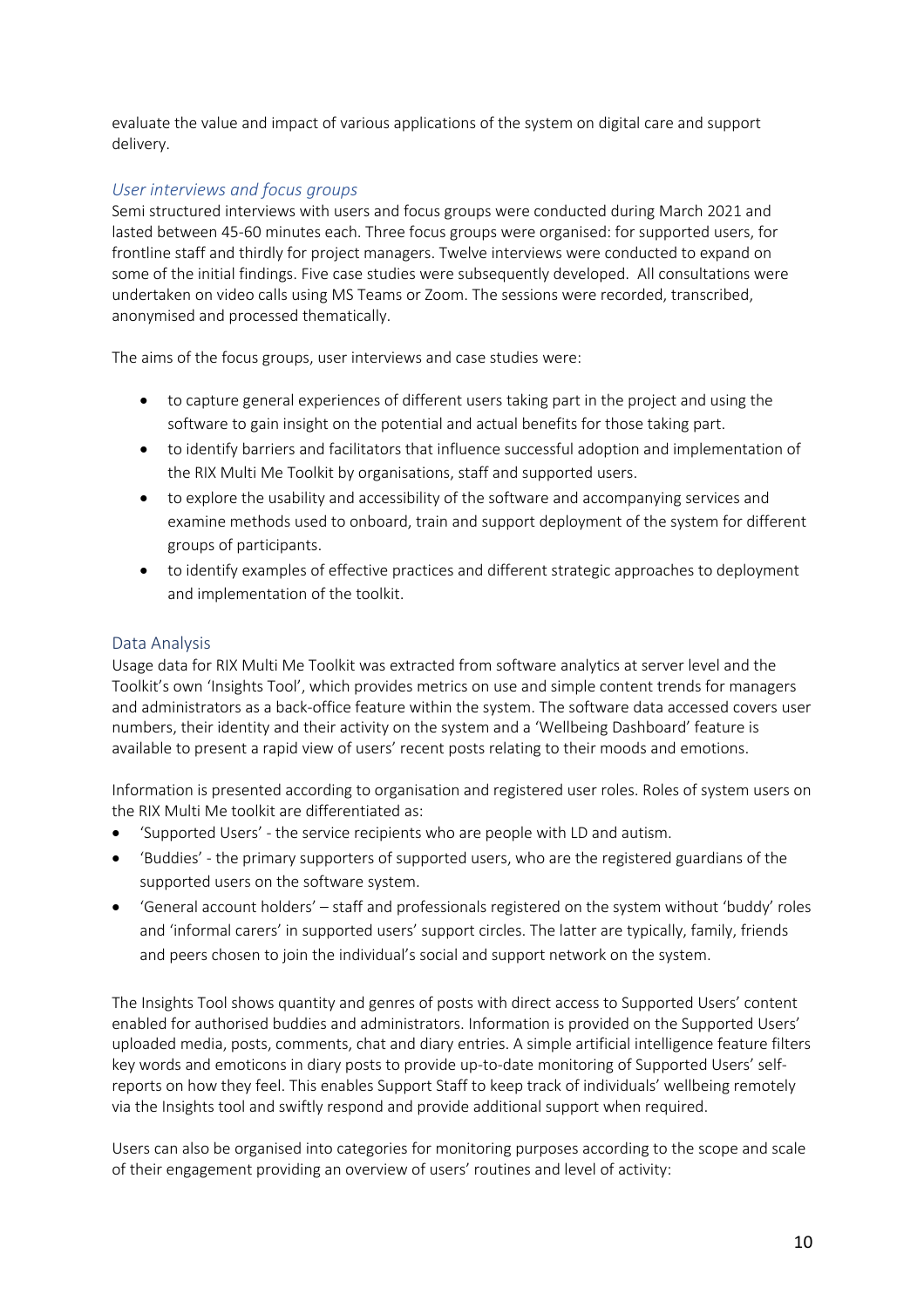- Super Users post more than 100 x per month.
- Frequent Users post between  $21 10$  x per month.
- Medium users post between  $6 20$  x per month.
- Low Users post between 0-5 per month.

Infrequency of posts does not necessarily correlate with a lack of engagement or benefit for users as low users were frequently identified as so-called 'lurkers' who do not share information but frequently view other people's posts. This group was seen to be a significant cohort which nonetheless could gain from a sense of passive connectivity with friends, peers and support staff.

The data presented covers RIX Multi Me Toolkit use between 14 April 2020 and 26 March 2021.

#### Deployment – Organisational and Supported User profiles

Participating organisations shared the aspiration as they engaged with the project to integrate the use of RIX Multi Me Toolkit across the majority of their services. Change to participant organisations occurred over the interim period between the two funded phases. A large national care provider organisation that participated in the pilot subsequently elected to withdraw from the second Phase of the project. This was in consideration of the extra pressures that their frontline staff were already experiencing at the frontline as a result of the pandemic. The decision to withdraw was also influenced by insight gained in the pilot phase that the organisation's more able service users, many of whom had support needs but no diagnosis of LD, preferred to use mainstream social media and saw the Stay Connected software as too simple and ill-suited to their established social media habits and capabilities. A second London local authority was subsequently enlisted and the number of prospective Supported User participants identified by participating organisations during the interproject phase between May - October 2020 totalled 1,400.

Six organisations were ultimately registered and primed to participate on Phase 2 of the project in September 2020:

- Two London-based local authorities (O3, O6).
- Three supported living organisations in North London, Surrey and Cornwall (O1, O2, O4).
- One Special Education School in Herefordshire (O5).

The profile of the living arrangements of Supported Users differed from Phases 1 to 2 of the project as a result of the changing composition of the organisations taking part. A lower proportion of young people in shared supported-living accommodation were subsequently involved in Phase 2 of the project. Larger numbers of people were directly supported by local authority domiciliary care teams and the second phase of the project featured a larger cohort of older adult service-users who lived with their families.

The living arrangements of the resultant Supported User cohort on the implementation Phase comprised: 57% living with their families; 29% in supported living; 5% living independently; 5% in residential care and 4% 'other'. A small but significant number (est. 5%) had returned from supported independent-living accommodation to temporarily living with parents as a chosen response to the risks and fears associated with the pandemic.

# Findings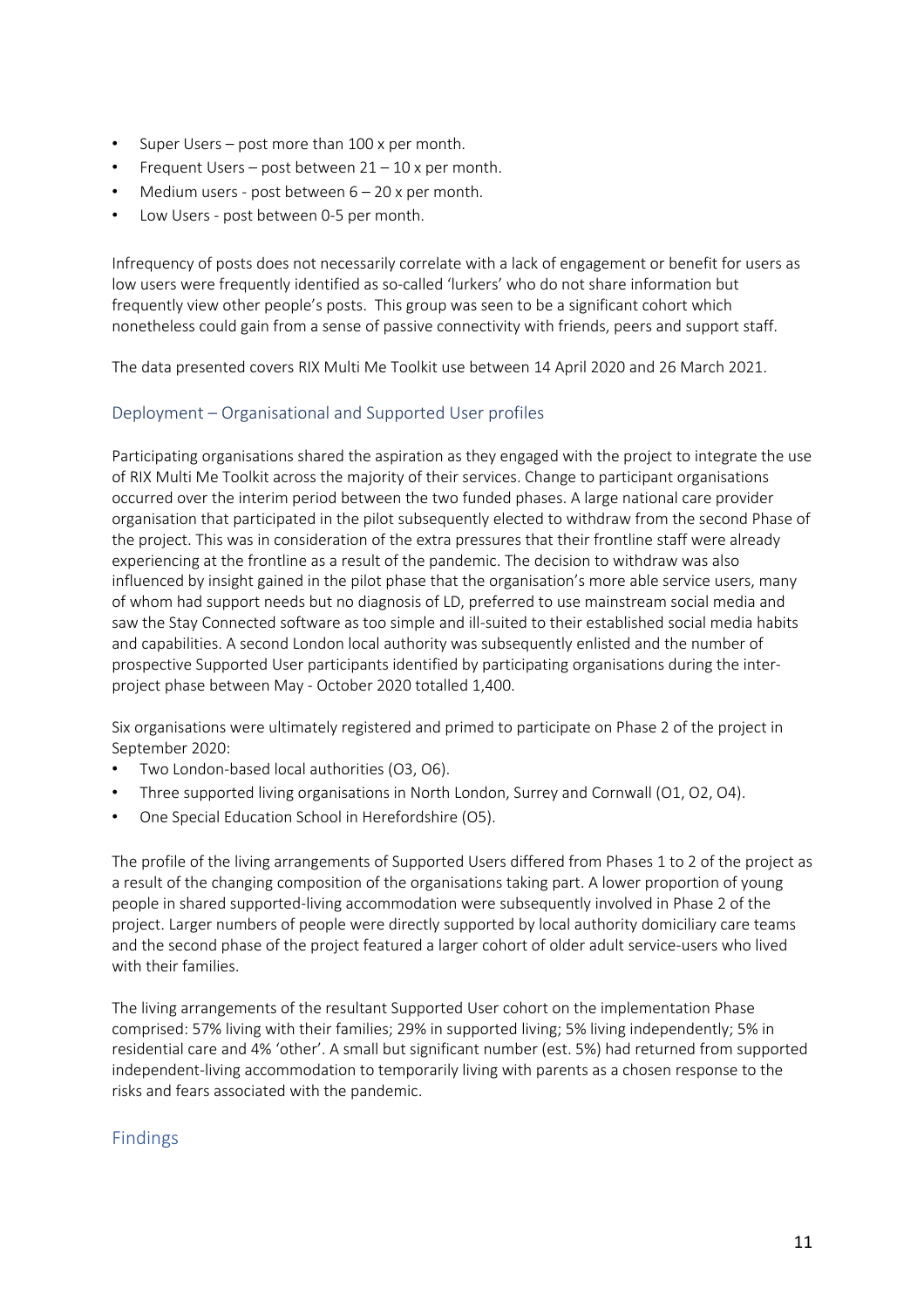In this section we will first present the initial findings from data analysis, surveys, interviews and focus groups. Secondly, we will present the analysis organised in the following themes: access, patterns of use, training, barriers and benefits.

### Data analytics

1. Registrations



Figure 3 Project participants organised by type of organisation and user ratios

Six organisations successfully registered and used the system during the pilot. The total number users registered on the system is 938. This is made up of 363 Supported Users, 468 Buddies and 107 General Users.



# Phase Two RIX Multi Me Users

**Supported users** – are individuals with LD and/or autism. **Buddies** – are family or staff members who act as a guardian of the individual.

**General Users** - are made up of invited family members, education, health and social care professionals invited to joining the online social/support 'Circles' of supported users.

The proportion of Supported Users and staff differed across different settings (Figure 3). The largest proportion of participants came from supported living organisations, with just under 500 users. The ration between staff and supported users was quite high, roughly two-thirds were staff members and one third Supported Users. That is representative of the organisational structures where a large number of staff in supported living settings are engaged in the delivery of care providing a 24-hour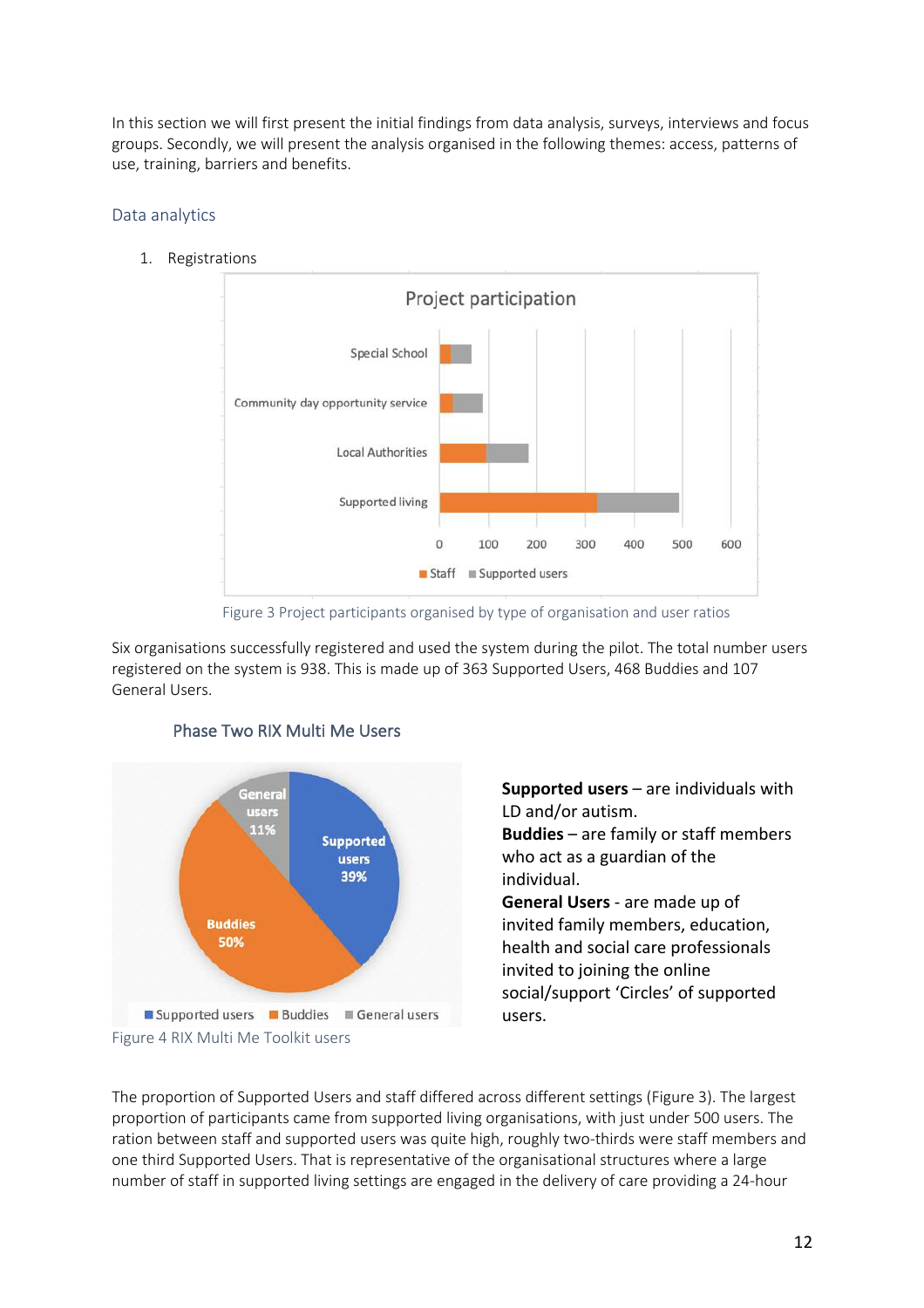service. In comparison, local authority owned care settings feature staff and supported users' ratio of approximately 50:50 indicating a lower ratio of staff involved in the delivery of care. The staff and supported users' ratio is further changing in the community day opportunity service where we observed one third are staff and two thirds Supported Users with a much smaller ratio of staff to supported users. With the smaller staff/Supported Users' ratio the continuity of care for the community day opportunities service would be much more difficult to deliver remotely with Supported Users dispersed in different locations and settings such as homes, residential or supported living settings. We observed a similar picture in the special school where the staff to Supported Users' ratio is 1:3.

#### 2. Activity

The level of user activity is indicated by the totals and average quantity of comments and posts made, mapped to the Project Phases and the inter-project period between the two funded project interventions.

Project Phase 1 was delivered between 14 April and 18 May 2020. The total number of posts in the 34 days period of this phase was 8,650, with the average of posts per day 254.

The inter project phase dated between 19 May and 19 October 2020. During the 154 days period of this phase, the total number of posts was 19,430, with the average of 126 posts per day.

Project Phase 2 was delivered between 20 October 2020 and26 March 2021. The total number of posts with the 158 days of the project phase was 35,439, with the average of 224 posts per day.

This pattern of user activity on the Stay Connected system, when mapped to the wider pandemic environment on a timeline (Figure 5), shows correlation between user engagement and the wider severity of the UK pandemic environment. The figure below indicates the gravity of the public health emergency over time, indicated by changing COVID-19 related mortality rates and the periodic imposition of lockdowns. User engagement is shown to persist and only slowly diminish in the interproject phase, when provision of pro-active support was minimal and activity levels are shown to have sustained since the end of the Second Phase of the project. Activity by Super Users (those posting over 100 x per month) was shown to significantly correlate to the extent of infections with its attendant risk. Activity levels also consistently showed a dip during periods when lockdowns ceased.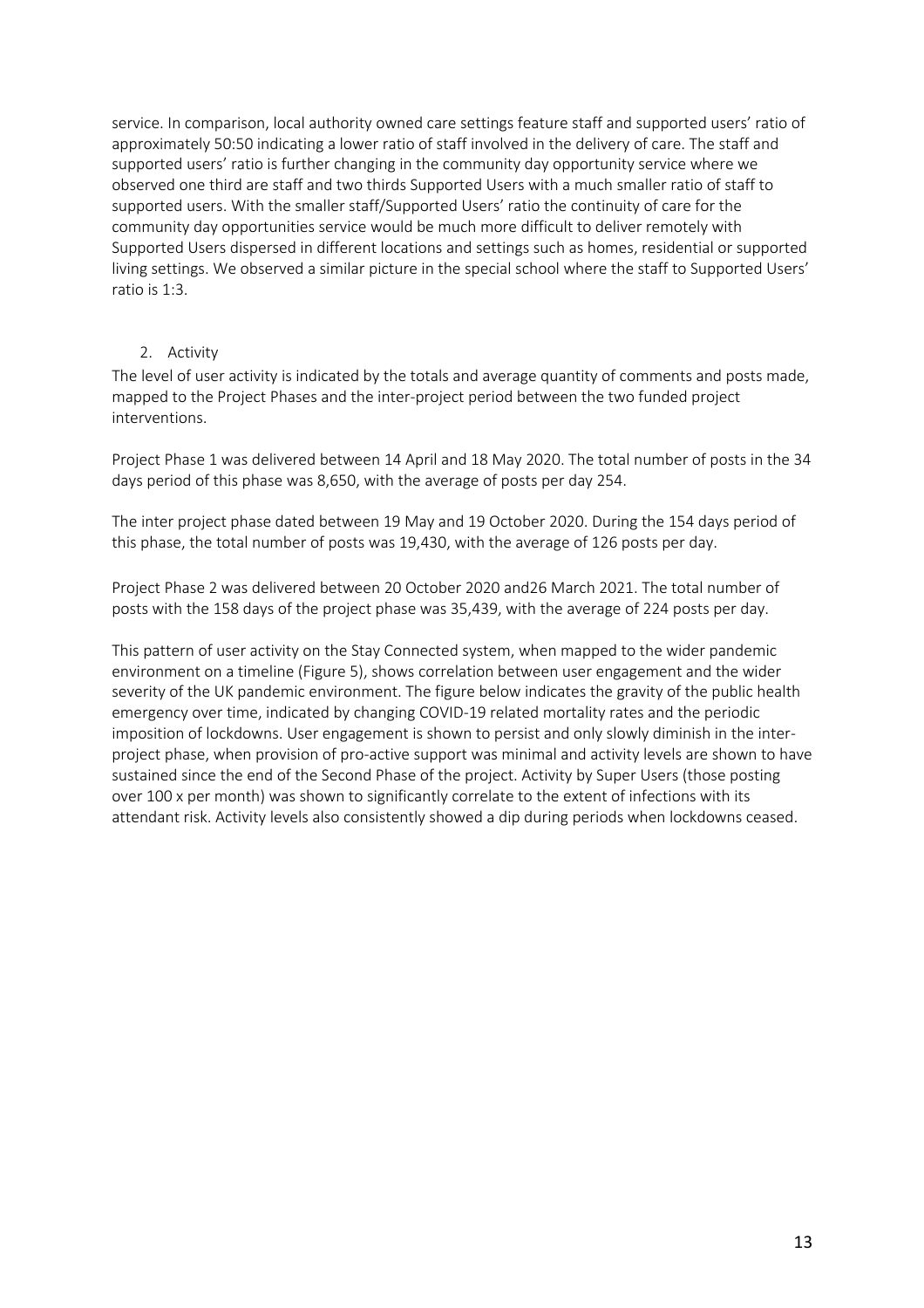

#### Baseline surveys analysis

Surveys were used at the beginning and the end of the project to find out the initial feelings, technology usage patterns, demographics of all project participants and their experiences of the participation in the project and impact it had on their daily lives, wellbeing and experience of support. Surveys were designed to be easy to read and understand using PhotoSymbols and the RIX Easy Survey tool to maximise accessibility for the participants with LD and autism.

#### 1. Demographics

Sixty-five Supported Users completed the baseline assessment. A wide range of ages were represented from 15 to 70 year-olds, with the largest proportion of adults in their 30s and 40s (Figure 6).



Figure 6 Age demographic of Supported Users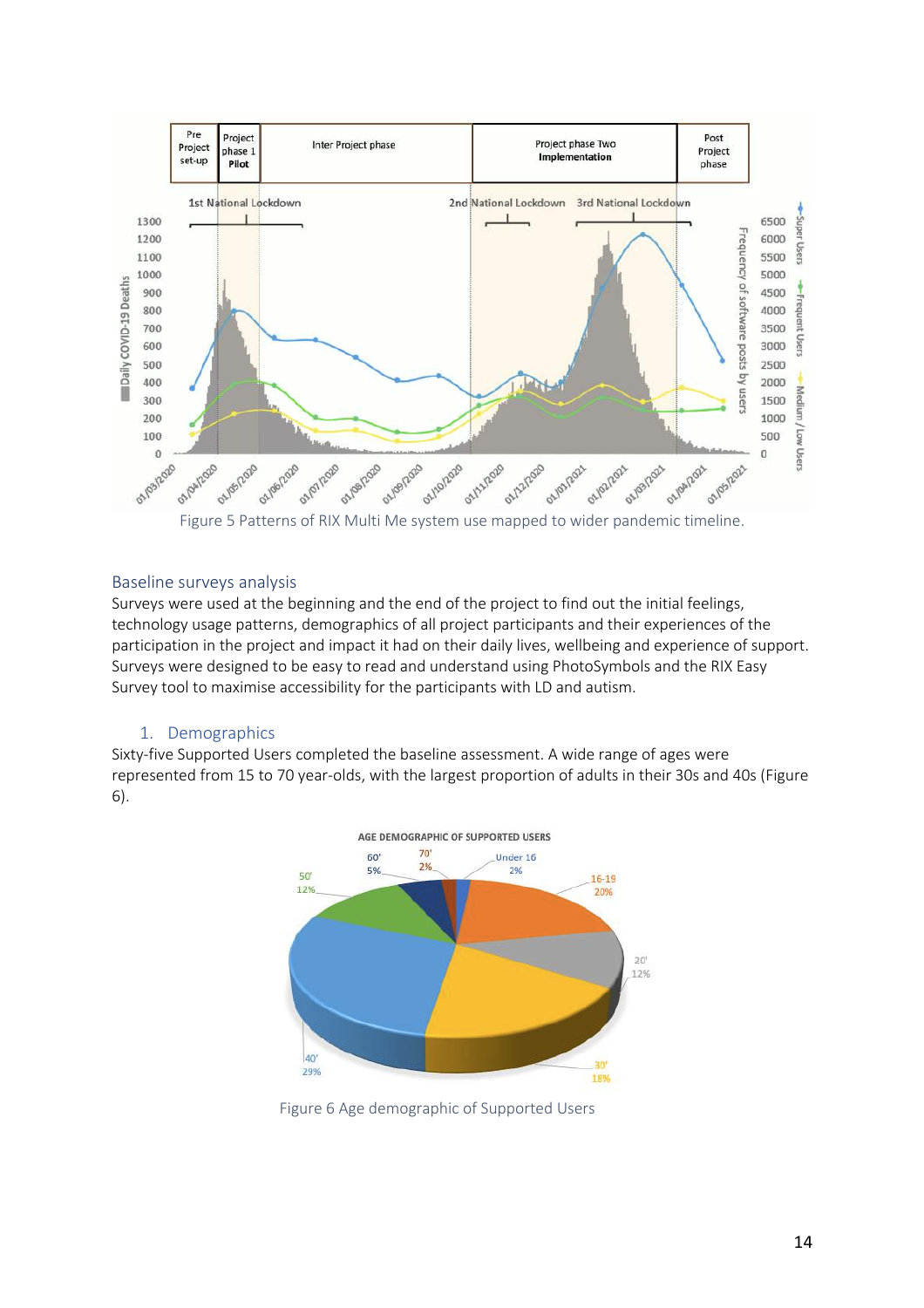# 2. Wellbeing

Surveys addressed the feelings and emotions experiences by Supported Users prior to their participation on the Stay Connected project. Only 12% of supported users reported feeling confident at the beginning of the project. The remainder reported feeling scared, frustrated, bored and/or worried. 28% of participants felt well supported and the remainder 72% affirmed that more support was needed at that time. 32% of supported users also reported that connecting with staff over the previous two weeks prior to the pilot was difficult. The negative feelings were expressed equally across different living arrangements, we have however noticed the correlation between age, our findings showing that the negative feelings were mostly expressed by under 20s where 83% of participants expressed one or more negative feeling. People in their 20s demonstrated equally negative and positive feelings. The negative feelings were however increasingly growing in the population between 31 – 74(Figure 7).





The above findings should not be too surprising. Research shows that people with LD have less opportunities to socialise with their peers and as a result have fewer friends (Mencap 2021). Loneliness is not a new phenomenon caused recently by the pandemic; it was already an issue for people with LD prior to lockdown with one in three young people with a LD spending less than one hour outside their home on a typical Saturday (Mencap 2021). Our findings are very much in line with previous findings by Sense, who reported that 77% of those aged 18-34 were feeling lonely (Sense 2017).

# 3. Access to technologies

Stay Connected project participants were asked about their access to technology at the beginning of the project. The survey was answered by 147 staff and found that only 40% had access to a smart phone and 1.3% used a phone without internet connectivity. However, all respondents reported accessing the internet for personal use daily, using either personal phone (40%), laptop computers (31%), tablets (19%) and PCs (8%) . At the start of the project staff reported that the primary support to service users to compensate for significantly reduced face-to-face support was via regular telephone calls and occasional meetings and messaging via Zoom, MS Teams and WhatsApp.

Access to technologies reported by 165 Supported User respondents was significantly below levels recorded for the wider population. A small number of Supported Users (8%) had access to a phone without internet connectivity, 39% accessed tablets, 31% reported access to a smartphone, 12% had access to laptops and 10% accessed a desktop computer. Access to these devices did not reflect ownership or sustained access devices. A minority 35% of Supported Users affirmed their ownership of the devices they used. Access was otherwise shown to be via shared devices at home or at day services. Although 89% Supported Users recorded access to the internet daily, this was mainly achieved via shared devices in day services, school or at home.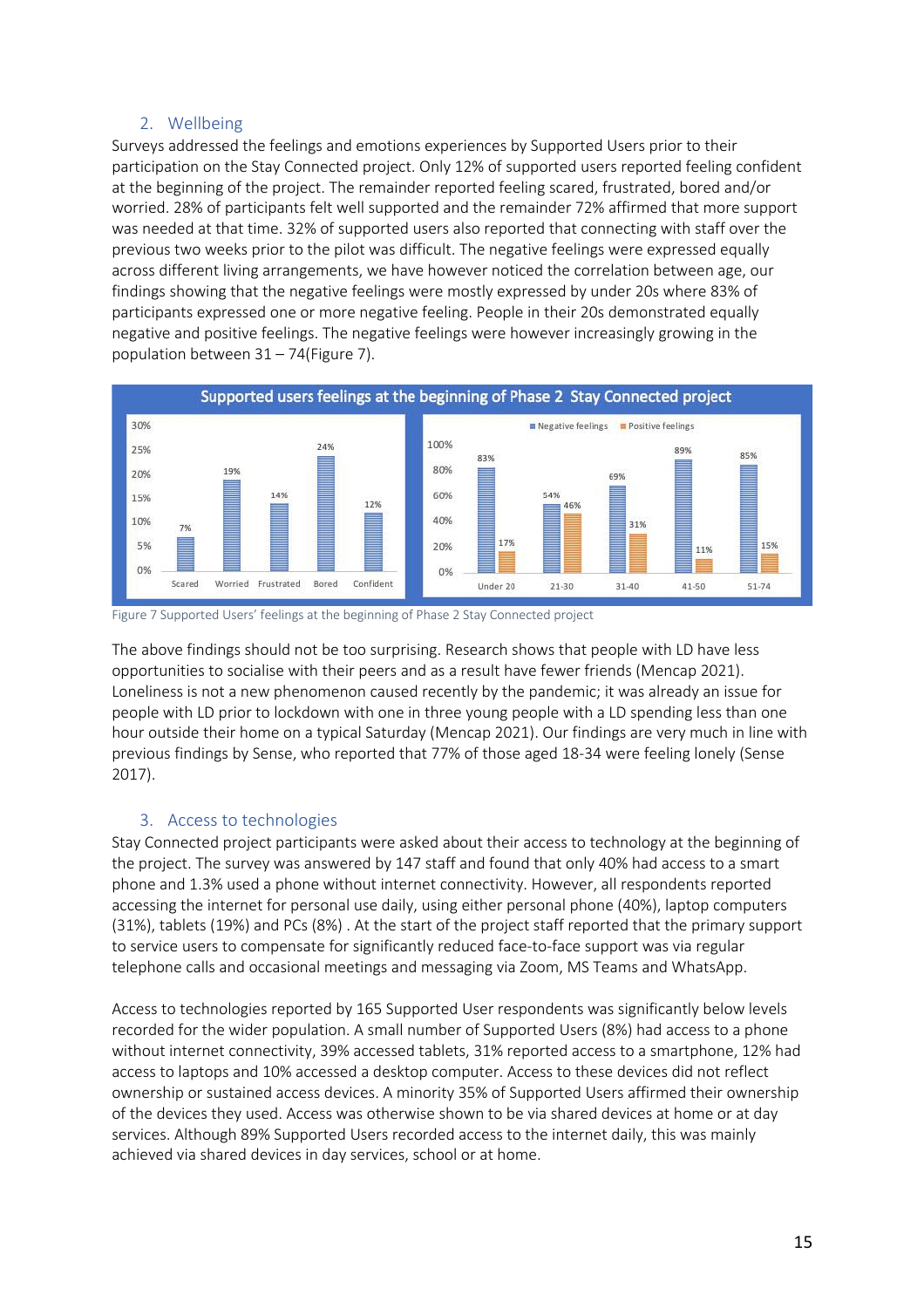# End of project findings

End of project surveys, focus groups, interviews and case studies provided a rich and detailed account of the beneficial impacts of the Stay Connected project and its scaled implementation of the RIX Multi Me software. This consultative evaluation also provided further insights on the barriers and facilitators that effect access to technologies, the skills training and support required to optimise the benefits for people with learning disabilities and autism that digital technology can provide. In this section we will first report of the usage of RIX Multi Me Toolkit and individual tools. Secondly, we will examine the patterns of use across different organisation. Next, we will discuss different barriers and facilitators that stop or enable the wide scale adoption of our software. Finally, we will discuss the benefits of the use of the software during the pandemic.

# *1. RIX Multi Me Toolkit usage*

The usability and usage of the RIX Multi Me software was evaluated using the end of the project surveys, interviews and focus groups. 95% of supported users and 90% of staff found the RIX Multi Me Toolkit easy to use and affirmed that they liked using the system on a regular basis.

The Multi Me Toolkit comprises of five distinct tools and the preferred choice of tool to use varied between staff and supported users (Figure 8). Staff reported using all of the tools within the toolkit equally. 53% of staff reported using the system daily, 21% weekly, 5% monthly and 21% less often.

The intensity of use was firstly determined by the role staff played in Supported Users support circles. Buddies would be expected to use the system daily or weekly as part of their one-to-one support role. Managers would typically use the system monthly or less often. The pattern of different usage would also be determined by whether the individual could access a day service or receive support in person at all. Where just remote support was in place, daily use was standard and when this changed to blended support, use of the RIX Multi Me Toolkit diminished as a result.

Supported Users engaged with the system and the social networking apps in particular, enabling them to keep in touch with their peers and staff members from their established day centres. The tool most frequently used by Supported Users was the Chat function aligned with users' Circles with 38% of supported users using this daily. This helped users to stay connected and provided remote access to staff for continuity of care, and support.



Figure 8 Supported users and staff use of tool

The second highest scoring tool was the Diary with 31% of supported users adding entries to their diaries on a daily basis. The Diary tool enabled supported users to document their activities, share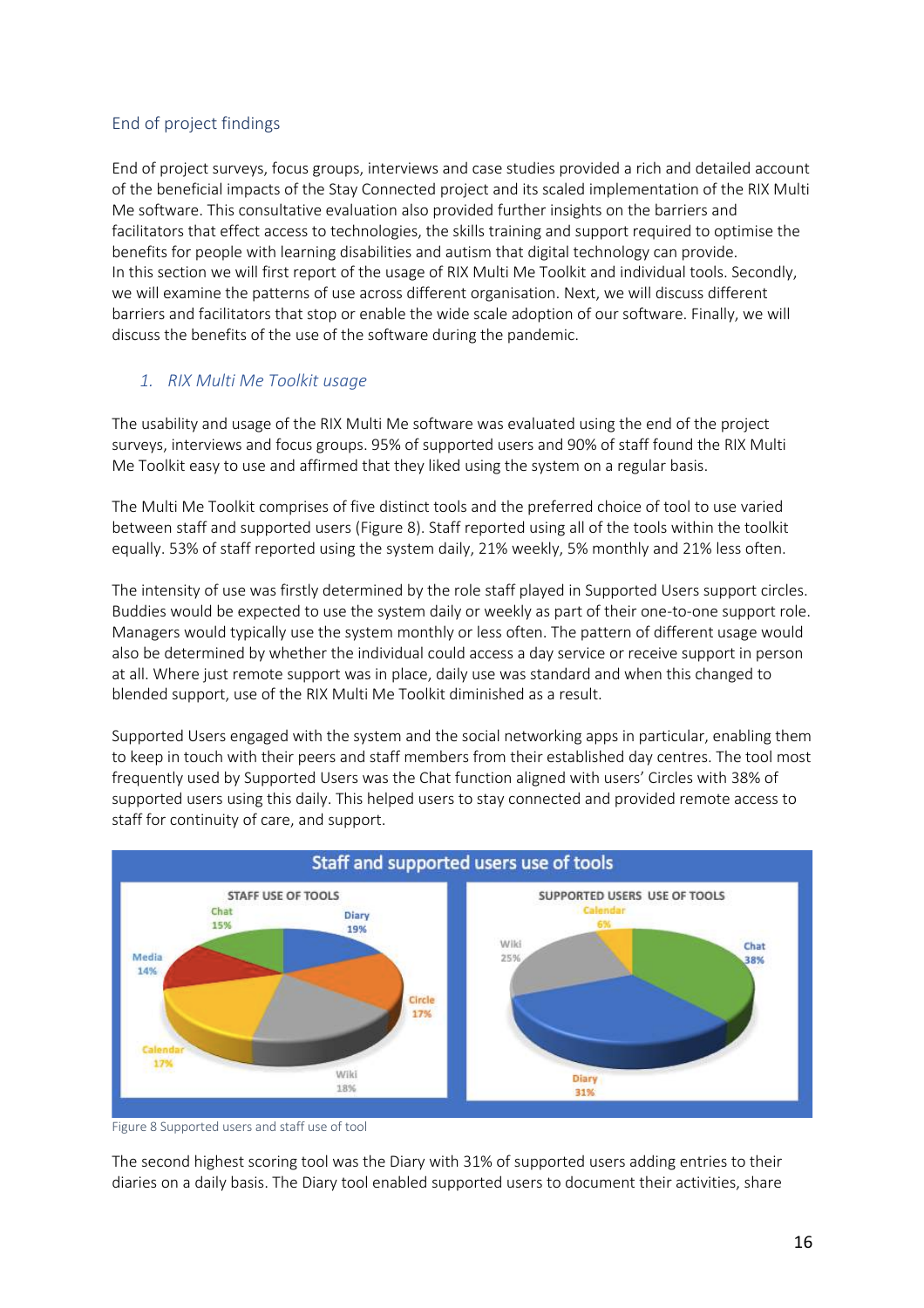their experiences and feelings, their stories and ideas. Supported Users using this function liked the idea of sharing and receiving 'comments' and 'likes' from other users from the Stay Connected community group. Supported Users reported that this helped them to broaden their friendship circles, managing them to expand their social and support networks despite the socially distanced circumstances.

The use of the Wiki tools was the third most popular tool amongst Supported Users, of whom 25% reported using the RIX Wiki tool on a daily basis. The Wiki enabled people to capture their new daily routines, and organise their media files, pictures, video clips into separate sections and annotate or caption their media. They also used Wikis to capture their goals and wishes for the future, defining outcomes to scaffold their support longer term.

The Calendar tool was the least favourite tool for the Supported Users, who mostly used it simply to access online activities. It was therefore seen by them as a tool to which they had not added content and only 6% of users reported using it on a daily basis. Notably Staff highlighted the usefulness of this tool to schedule online events in an accessible form, complete with links to Zoom or Teams meetings that Supported Users could access with a single click. This significantly improved punctual attendance and direct engagement for Service Users with online activities.

#### 2. Patterns of use

Insight from the various participating organisations and their differing systems, processes and dynamics were shared and these are summarised below with analysis of how they shaped their respective experiences of putting the RIX Multi Me toolkit into use during the second Phase of the Project over the second and third waves of the COVID-19 Pandemic.

The Supported Living Service based in London (O1) originally intended to engage 113 Supported Users, however during the recruitment phase it became apartment that this level of engagement would be problematic. In addition to the wider pressures of the pandemic, poor internet connection in some of the settings, a lack of access to devices and poor technical skills of support staff were all issues that obstructed potential participants from registering on the system and engaging with the project activities. However, 27 supported users and 20 staff members were engaged from three supported living settings within this organisation. Five of the staff members (representatives from each of the settings) and four Supported Users attended all of the training sessions provided. Two managers attended weekly project management meetings, addressing any issues and reporting on the project progress within settings. The most significant barriers for the organisation were poor internet connectivity and absence of up-to-date devices.

Staff and Service Users' resilience and commitment to take part in the project in the face of extraordinary challenges was demonstrated at one of the supported living homes taking part. At one point 13 members of staff and all of the Supported Users attached to a single setting were ill with COVID-19. The strongest member of staff who experienced mild COVID symptoms, remained on site to support the infected residents who were socially distanced in their bedrooms. Regular teas and take away meals were provided and communication with the residents was achieved using a combination of WhatsApp and the RIX Multi Me software's Chat and Diary tools. The participants created a 'COVID-19 club' on the Stay Connected system to keep up the morale of the residents who were feeling depressed and unwell, isolated in their rooms. They reported use the RIX Multi Me software and online activity with the Club helped everyone to stay connected and improved their morale and their wellbeing.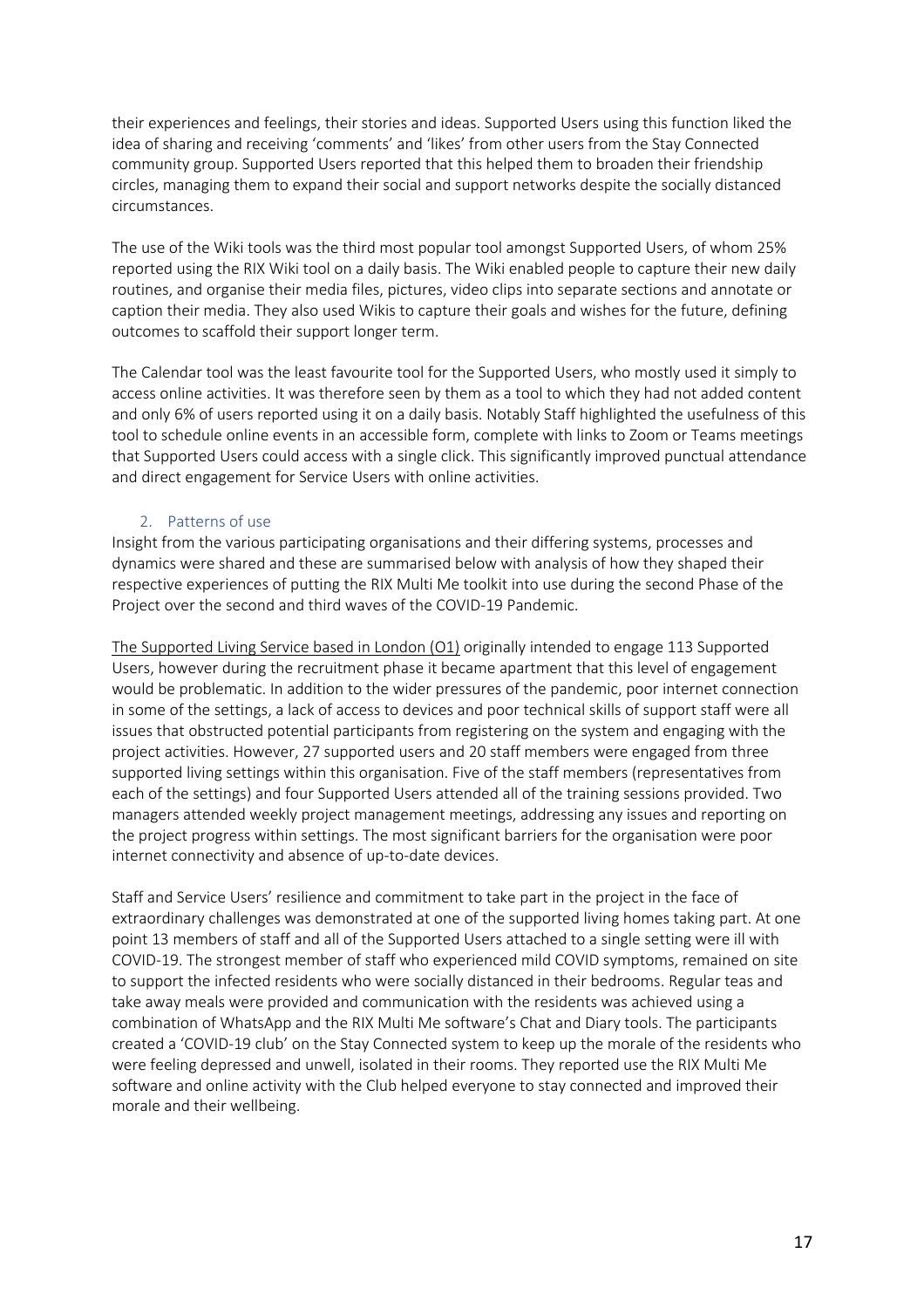'COVID -19 brought a lot of changes to our residents' lives. We had a number of people going to hospitals, being there completely on their own. We had no means of contacting them. They were in a strange place not knowing where they were and what was happening to them. The use of digital devices become compulsory as most of the medical appointment were happening online. Honestly, this was the worst week of my working life.' PM

A service from this organisation used the Wiki tools to capture Supported Users' personal information in preparation for a GP consultation. They reported that Annual Health Checks were overdue for Supported Users and that phone calls with GP practices had failed to effectively engage the supported individuals. Contact was made with the local GP Practice, where there was positive interest in registering on the System to access person-centred information from the individuals' Wikis. GPs welcomed the invitation and saw the positive potential of remotely accessing information prepared with support by the person themselves as part of preparation for the Annual Health Check by both parties. Despite agreement in principle to take part, the Practice was obliged to prioritise its vaccination work and plans to put this approach into practice for Annual Health Checks are on hold until the pressures of the pandemic are reduced. This organisation remains at the early adoption stage but has firm commitment to continue to develop this use of the toolkit to improve liaison with Primary Care services around Annual Health Checks in particular.

The Supported Living Provider in Cornwall (O2) engaged 239 members of staff and 104 supported users. 13 staff attended training that was tailored to an organisational plan for adoption, which principally deployed the software's Diary tool to record case management notes alongside photos of daily activity with Supported Users on the system. The key aim was for the system to provide a person-centred way to keep abreast of isolated and distanced service users who would normally have had regular face-to-face visits before the pandemic. The system enabled improved monitoring of Supported Users' wellbeing and encouragement to pursue daily activities and share achievements. Staff reported use of the system to maintain and monitor progress on outcomes-based care plans that were developed using a Person-Centred-Planning template on the system's Wiki tool. This organisation had clear vision for deployment of the software within their care service that they were able to follow throughout the project with clear messaging to staff and Supported Users. They achieved a full integrated adoption of the software across the service led by trained support staff and built around remote case reporting that could be managed through a blend of online and face-to-face activity with their service users. The organisation's leadership reported that the tool proved indispensable as part of their response to the challenges of the pandemic.

'I couldn't say there was no one who has struggled during COVID, but I think what we have managed to do is identify those struggles and put in support much faster. Without being able to connect remotely we may not have been able to identify them. I think the system has not been a resolution to COVID but it has made the journey so much easier.' -SM

The Large London Local Authority (O3) had participated in the first phase of the Stay Connected project and wanted to maximise the systems potential impact and roll it out across their services. They thus targeted engagement of over 800 Supported User participants for Phase 2 of the Stay Connected project. However, planned registration and onboarding of users coincided with the second wave of the pandemic and subsequent lockdown. This series of events led to day services and school facilities closing and transfer to remote working. In these circumstances team leaders and service directors were cautious about engagement on a new project that entailed introduction of new software systems and processes. Organisations felt overwhelmed and wanted to protect their staff from any additional pressures. This resulted in only eight services seeing through their planned engagement on the project through day opportunities, residential and supported living settings and significantly, a large cohort of schools were unable to adopt as intended. Overall, 96 members of staff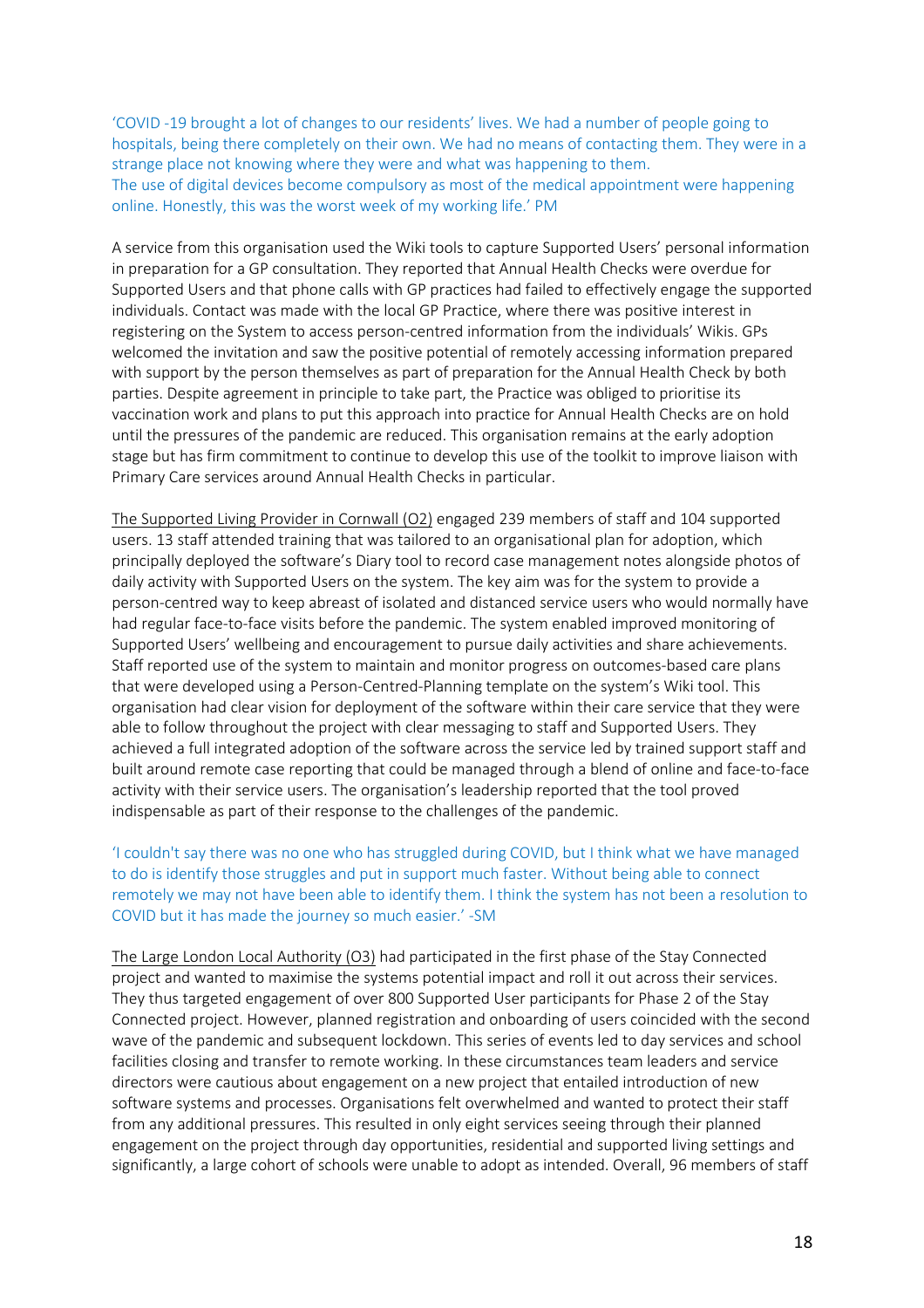and 137 Supported Users registered on the system throughout the project. The local authority actively engaged with the project, despite the pitfalls and tasked the Borough's Assistive Technology Project Management Team with the coordination of engagement across the organisations taking part. This centralised Team engaged systematically with the project's activities, attended weekly management and review meetings and progressively expanded the integrated adoption of the software with people with learning disabilities and autism across the borough through the duration of the project. The Borough undertook its own evaluation of the impacts of engagement, which evidenced positive improvement to provision and wellbeing impacts for service users as well as for parents, carers and support staff teams. The local authority has subsequently committed funding to sustain the provision of the software and has co-developed a strategic plan for the incremental adoption of the RIX Multi Me software across integrated care and education services, with the goal to achieve scaled implementation.

The case studies that have emerged from this local authority include a young man who joined the Stay Connected project and engaged with the additional training session offered. This young man used the software to organise his thoughts and capture his aspirations and personal plans using the software's Wiki tool. This was in preparation for his participation in an upcoming education, health and care planning meeting that was organised to occur over a Teams call with education and health services. During the call he used his Wiki to frame his contribution to the process, effectively chairing his 'About Me' session. The response from the professionals taking part was very positive:

'I have done a lot of annual reviews over the past three or four years and I've got to say that without a shadow of a doubt this one has been the best and it's absolutely amazing. I think the learner worked really well and the presentation of it has been fantastic. It gave me a massive insight into the learner's likes and dislikes now, how he is feeling and his aspirations. Fantastic! I liked it as it was visual and colourful. It's amazing. I think all our learners should use it.' EHC Co-ordinator

The Supported Living Service in Surrey (O4) provides 13 homes and engaged 65 members of staff and 38 Supported Users from across its service settings. Three customised training sessions were provided and attended by 20 members of staff. The service used the RIX Multi Me Toolkit to maintain social connectivity between the people they support and their peers and support workers across their various homes and day opportunity centres. Users reported that the software enabled continuity of connectivity and helped to improve morale and wellbeing for service users who were frustrated by isolation in their homes and missing contact with the wider social circles usually in place across settings. Senior staff who were missing their previous frequent contact with staff and service users across the 13 settings found the multimedia messaging capability valuable to keep up with staff teams and service users and the greater security and usability of the toolkit over conventional social media was welcomed.

The shortfall in take-up from the intended targets across this organisation was largely attributed to lack of devices, staff shortages and the crisis management that was in place as a result. However, management reported a further factor influencing poor adoption which was described as the 'software fatigue' shared by frontline staff who had previously been required to implement two new case management and reporting packages over the six-month period immediately prior to the pandemic.

'It has made us understand and see that we didn't really push the use of technology within our services properly for the people we supported, actually they were very behind even just on smartphones. At the moment we are doing strategic planning for the next three years and one of the big factors that's come up is that we need to improve on the use of technology, so it generally fits into that.' – SM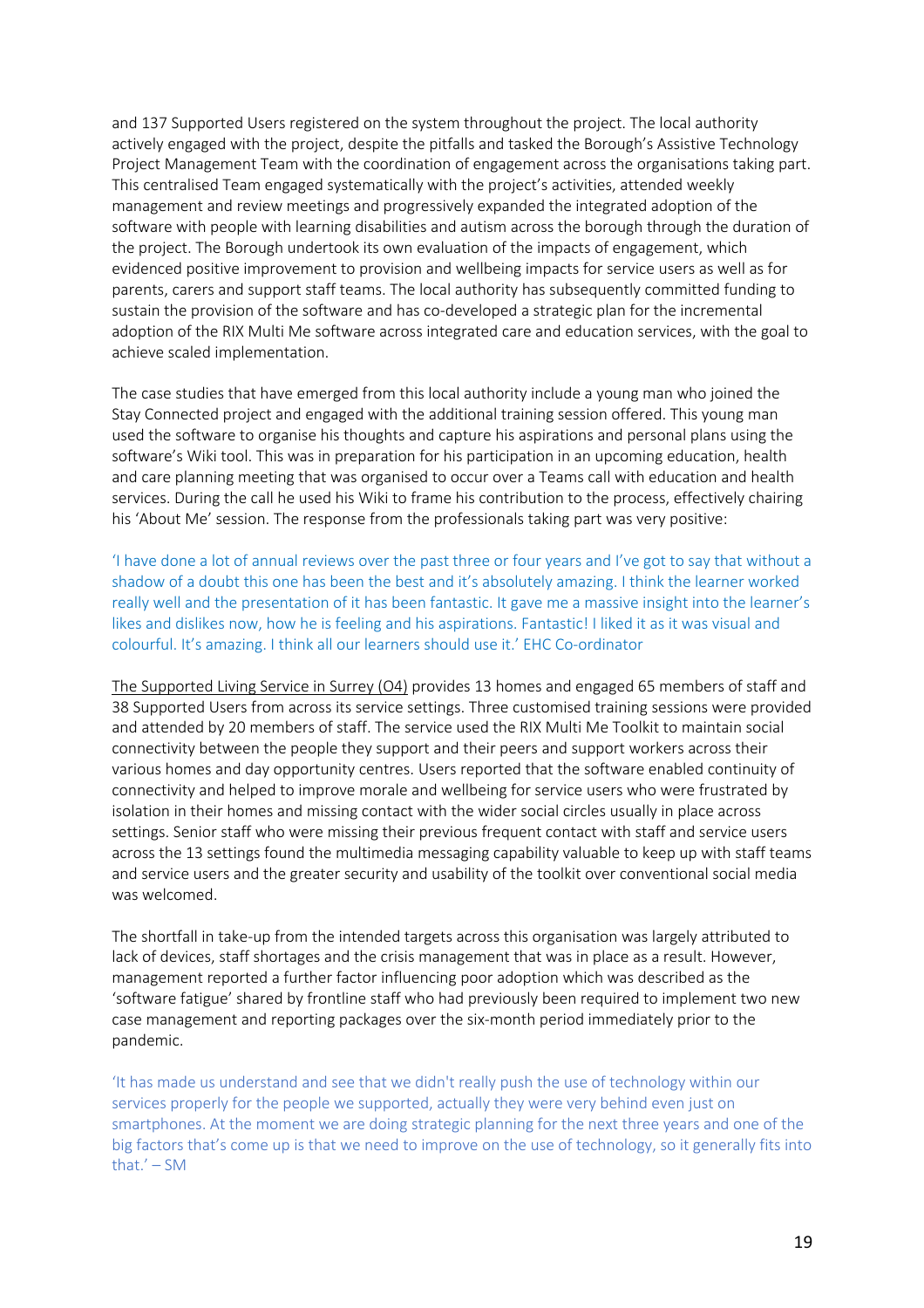'I think we have probably done too many systems too quickly. Staff are just getting to grips on the other two or three systems we got in place and now we put another system on their laps. I think between the pandemic and having to focus on keeping people safe, people haven't really focused on it as much as we like. I don't think the staff have picked it up and run with it but I think as an organization there is a bit of a lack of communication and direct access to staff.' - SM

The Special Education School in Herefordshire (O5) had just 13 accounts for their staff and learners in place at the start of the pandemic and rapidly scaled adoption as the second lockdown was introduced, registering a total of 23 staff and 42 of their 65 students. They engaged with the system on a daily basis for school-home communication and peer-to-peer networking to help maintain learners' morale and wellbeing. This immediately extended to additional use of the system for distance learning and interventions to progress work on learners' education, health and care planning and the monitoring of pupils' progress on their defined outcomes. The school did not require any additional training and the learning guides and video clips available enabled staff to get onboard and engage with the functionality of the software intuitively. Over the period of the pilot, the school has successfully integrated the software within their workflows and are particularly interested in the benefits that this will present as they cautiously transition to face-to-face and blended teaching provision.

'The staff wanted to engage in it more because of lockdown. So, they can communicate more with the pupils whilst they are home-learning… I think with regards to the curriculum and the safeguarding and the PSHE [Personal, social, health & economic education], it's been very, very beneficial to enable our young people who are turning into young adults to develop hopefully safer practice within chat rooms etc. ' – Teacher

'I think some people are a little bit scared of the technology. But communication-wise it's so much easier for our parents to just put little notes when they are on it rather than writing the home school diary. Longer term you know, theoretically every child in our school could have an education, health and care plan [on the system], if we can coordinate it. I think the onerous part would be converting from paper records of achievement to the multimedia one.' – Head Teacher

The second London local authority (06) that took part in the project initially committed to 150 participants but struggled to meet this target as immediately their day provision across multiple sites and local further education college were obliged to close. The local authority leadership managed to engage 25 members of staff and 15 supported users from six services across the borough on the project, in negotiation with commissioned provider organisations. 14 members of staff firstly attended staff training sessions but only three supported users subsequently took part in just four of the six inclusive training sessions provided. Despite the fact that participating organisations were committed to a large-scale adoption at the onboarding phase of the project, they subsequently experienced particularly significant surges in illness and staff and service-user absences as the second COVID-19 wave started in the autumn, which led to participants' scaling down their ambitions for adoption. However, the dominant factor obstructing adoption repeatedly reported by service providers was the lack of access to suitable devices and internet connectivity available to the people they support and their families. One service provider reported that just seven out of their 20 service users could access the required technology from their homes and that use of digital tools was strictly encountered by most of their service-users as a timetabled part of the day care service's activity programme.

This local authority was already committed to actively addressing the issue of digital exclusion as a priority prior to the pandemic and a funded evaluation and pilot programme was in place. The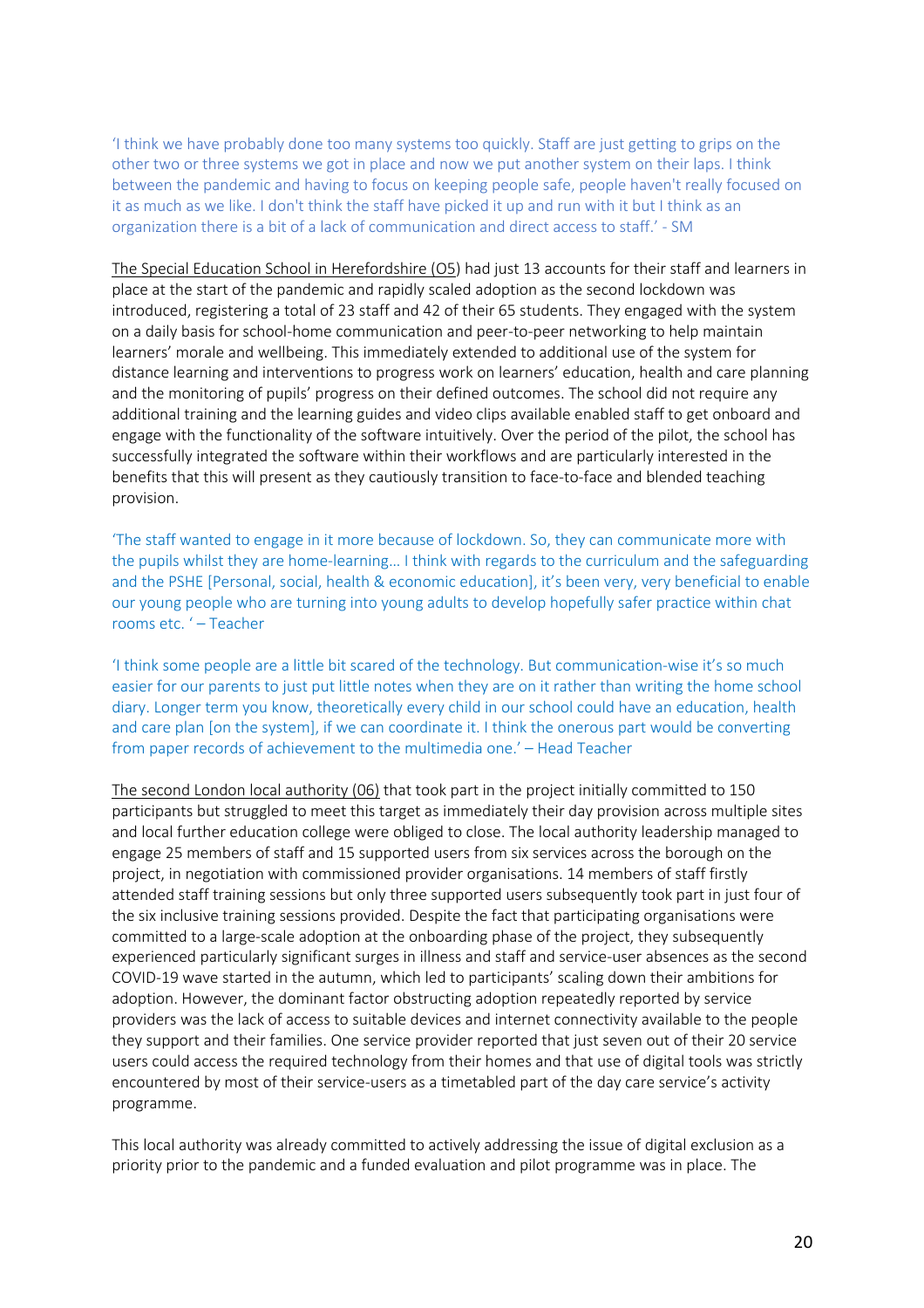pandemic rapidly highlighted and exacerbated the structural issues of technology and internet access faced locally and the particular inequalities faced by the local learning disability community. While the borough's various providers were willing to participate in the project in principle this was frustrated by the shortage of structured provision of personal access to digital tools and networks for supported people outside of timetabled sessions in day centres and residential settings. Additionally, the skills levels of support staff from centres and from parents and carers in individuals' homes was seen to be a significant factor in the poor take-up in this borough.

'It was contradictory to everything shutting down due to COVID and we kept wondering if we can do this new thing in the same time frame. It was not the best approach as people were going off sick as well as service-users going off sick. The time frame and asking people to move quickly when we had so many stakeholders involved was a challenge because things do move slowly in the council.

It would have been a different story if we had face-to-face engagement with about 30-50 service users coming in and providing our staff encouragement to use it rather than trying to engage remotely with their parents, carers, and then themselves…'- SM

#### 3. Barriers and facilitators

During the COVID-19 Pandemic and lockdowns there were extraordinary pressures put on education, health and social care personnel, which was reported and recognised on the national level (Seale, 2020). Our study experienced these challenges as a significant factor for organisations and individuals that took part in the Stay Connected project and our targets for adoption and deployment at scale fell short as a result of these exceptional challenges.

The project suffered from lower-than-expected engagement by organisations at setting level, often despite numerous efforts to onboard, train and engage support teams. Staff from organisations reported having to deal with a considerable set of issues that were directly caused by the pandemic including staff absences, sickness of clients and increased frequency of health and social care emergencies. Project recruitment and active engagement with the software tools suffered as a result.

Additionally legacy issues that were highlighted, rather than directly caused by the pandemic, presented significant further obstacles to active participation. These included poor internet connectivity, lack of access to devices, poor availability of face-to-face support for users to set up their devices, access networks and log into the system. Lastly, a relatively low level of digital skills and experience of social media was noted as a factor amongst support staff as well as the service-users.

#### 'The technology problem is that now more people are jumping onto one business line now that everyone is remote. We have had lots of issues with lack of devices, poor internet etc.'- O4

'Technology barriers, people not knowing how to use technology… were relevant to what they needed... Some people are more technological than others and that was a main barrier. But a majority of the time, after explanation, they enjoy and are interested' - FLS1.

#### 'We want to teach managers and staff how to use the tools effectively'- SM2

New learning materials, guides and video tutorials were developed and staff training and support sessions were refined throughout the project as part of the objective to streamline and accelerate the software's deployment at scale. Six weekly training workshops introduced each of the system's key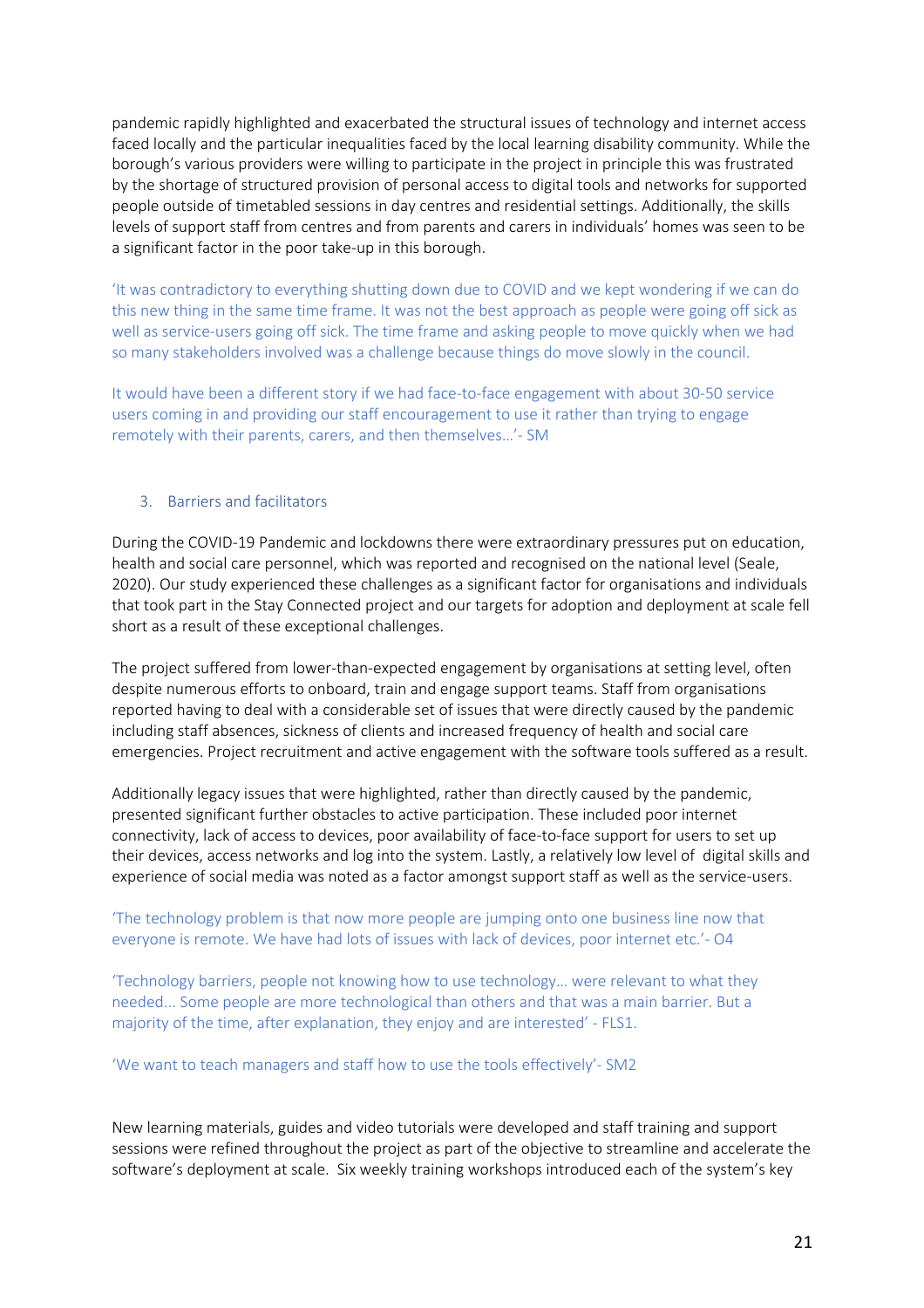features and tools, accompanied by daily drop-in sessions that were offered to buddies and other support staff. The use of system's support resources and the training offer was evaluated at the end of the project to assess the utility of the materials for staff and service users. Overall, the training offered and the accompanying learning materials were highly valued by staff who commented on their usefulness, flexibility and high quality. Findings show the majority of staff (75%) opted for training and used accompanying learning materials to gain confidence in use of the system. The most popular learning materials used were video tutorials, which were accessed by 22% of staff and the face-to-face training sessions attended by 23%. The use of PDF tutorials (12%), User Guides (11%) and peer-support (15%) were also popular with staff. Only 6% of staff reported receiving additional bespoke training during the project. The remaining 25% of staff did not access training resources and reported learning how to use the system simply by exploration and use, without instruction or guidance.

'I really appreciate that there's been a flexibility around training I think that's made the difference. Being able to offer these evening sessions to those who can't attend in the day being able to do a bit of a fast-track training for people who are more confident using IT. I think that really made a difference. I think as well the summary sheets that you've done are really helpful with the videos' - SM

The existing training materials were received extremely positively. The most popular resources were video tutorials that could be accessed in people's own time after training sessions and the sharing of case studies during training.

#### Do you know, I definitely found the agenda really helpful [with] the Wednesday sessions, because it keeps me on task, I remember the things I have to come back to' - FLS

The project's second phase start time unfortunately coincided with an already rising second wave of COVID infections that particularly effected the London local authority areas involved in the trial. Local people with LD and autism and their support circle faced immediate challenges around their safeguarding and emergency support service delivery, that understandably took priority over our project agenda. The introduction of the RIX Multi Me tools demanded new online working approaches and required devices and infrastructure to be configured. In the exceptional prevailing circumstances, project participation proved too much of a challenge for a significant number of selected service teams, whose managers and team leaders chose to protect their over-stretched frontline workers and delay or postpone their participation in the project. Organisations persistently maintained positive intent to take part in the project despite the false starts. Onboarding sessions with staff and service users were re-scheduled around the anticipated easing of restrictions, for example when day centres, schools and colleges were due to re-open after the winter break, but such loosening of the constraints did not materialise. The number of project participants who could actively use the software was reduced and so the project cohort diminished. This prevented the implementation of the RIX Multi Me solution at the intended scale.

'I think between the pandemic and having to focus on keeping people safe, people haven't really focused on it as much as we like. I don't think the staff have picked it up and run with it but I think as an organization there is a bit of a lack of communication and direct access to staff. Anything I am encouraging, it goes through the manager then they have to pass it on, and that communication line breaks often. I think the pandemic actually has been a hard time to implement something new as managers are run off their feet.' - SM

# 4. Benefits

The benefits from use of the software highlighted by project participants included: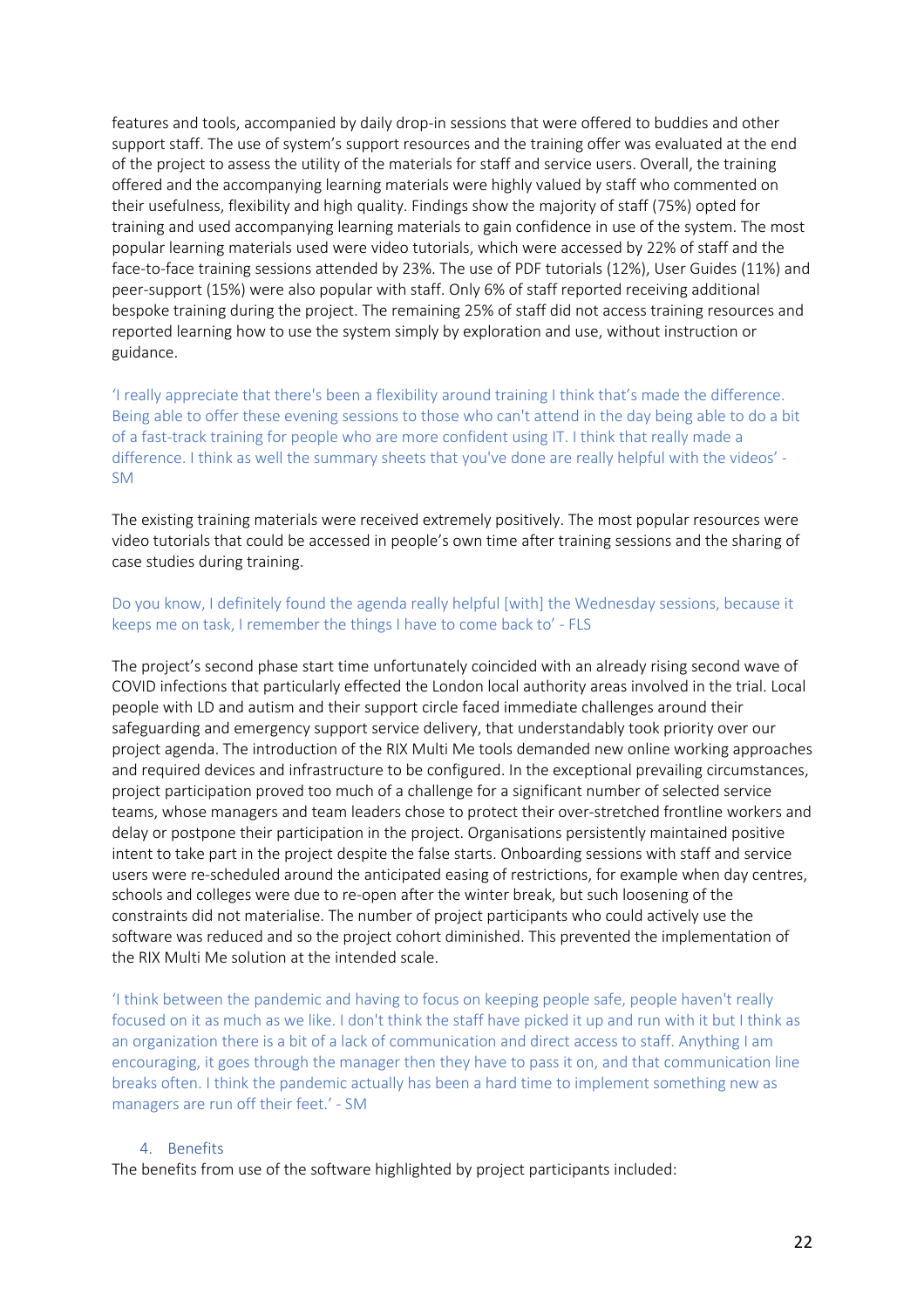- Improved connectivity and wellbeing.
- Improved access to and participation in activities.
- Acquisition of new digital skills by both staff and Supported Users.
- Improved self-advocacy and development of these skills.
- Improved quality of care and support provision.

#### 4.1 Connectivity and wellbeing

Research shows that social connections are very important for our wellbeing (Ortiz-Ospina & Roser 2020). Connectivity was one of the themes that emerged from our focus groups and interviews and was seen as one of the biggest benefits. Many Supported Users and staff commented how important the access to the software was in terms of maintaining connections between and amongst supported users, their families and staff. It was felt by all participants that the software provided a genuine platform for staying in touch.

#### 'It has been really lovely; it has given service users a way to stay in contact with staff. Especially during lockdown, where no contact makes you feel lonely.'- SU

Research also shows that having support is important for our happiness and health, and it is fundamental for our ability to share information and learn from each other (Ortiz-Ospina & Roser 2020). The toolkit enabled participants to continue their connections and communications remotely particularly using the Chat and Circle tools, which helped Supported Users, staff and families to restore and strengthen connections sharing photos and video clips alongside text and emoticons, which eased isolation improved feelings of wellbeing.

'I would like to see every single care home to be involved in this project, using this social media platform. I want to see all residents in supported care homes to be connected online and recruit their friends to join. The more you reach out the better it is for society at large because it …will benefit everyone who decides to participate. We want to encourage people to use it as frequently as possible as it will help their mental health and afford them opportunities to reach out to people.'- SM

Access to technology and support to use the RIX Multi Me toolkit to communicate and share information with other people from different settings helped to address issues of loneliness during lockdowns and to restore the important social dimension of day service provision for users who reported that they met people during training and activity sessions on the software and developed established new friendships.

' With changes to our day opportunities and limited face-to-face engagement it has supported us to reconnect with each other. I am based in another unit and being able to connect with colleagues and service users I would usually see day-to-day, has reignited our community.' – FLS

#### 4.2 Participation in remote activities

Participation in leisure activities is closely related to improved quality of life, wellbeing, development of skills, confidence and friendships (Wilson et al., 2017). According to Mencap, people with learning disabilities take part in fewer leisure activities than people without a disability (Mencap 2021).

Organisations involved in the project were keen to ensure that regular scheduled leisure activities were available for supported users to access remotely. The Calendar tool helped to provide an easyto-understand timetable and access point for frequent zoom activities, significantly reducing obstacles for supported users to join those sessions. Staff added direct links to the Calendar to enable Supported Users to join with a single click of a button. Those sessions brought Supported Users closer together, joining sessions from their rooms when isolating for example, sharing the supported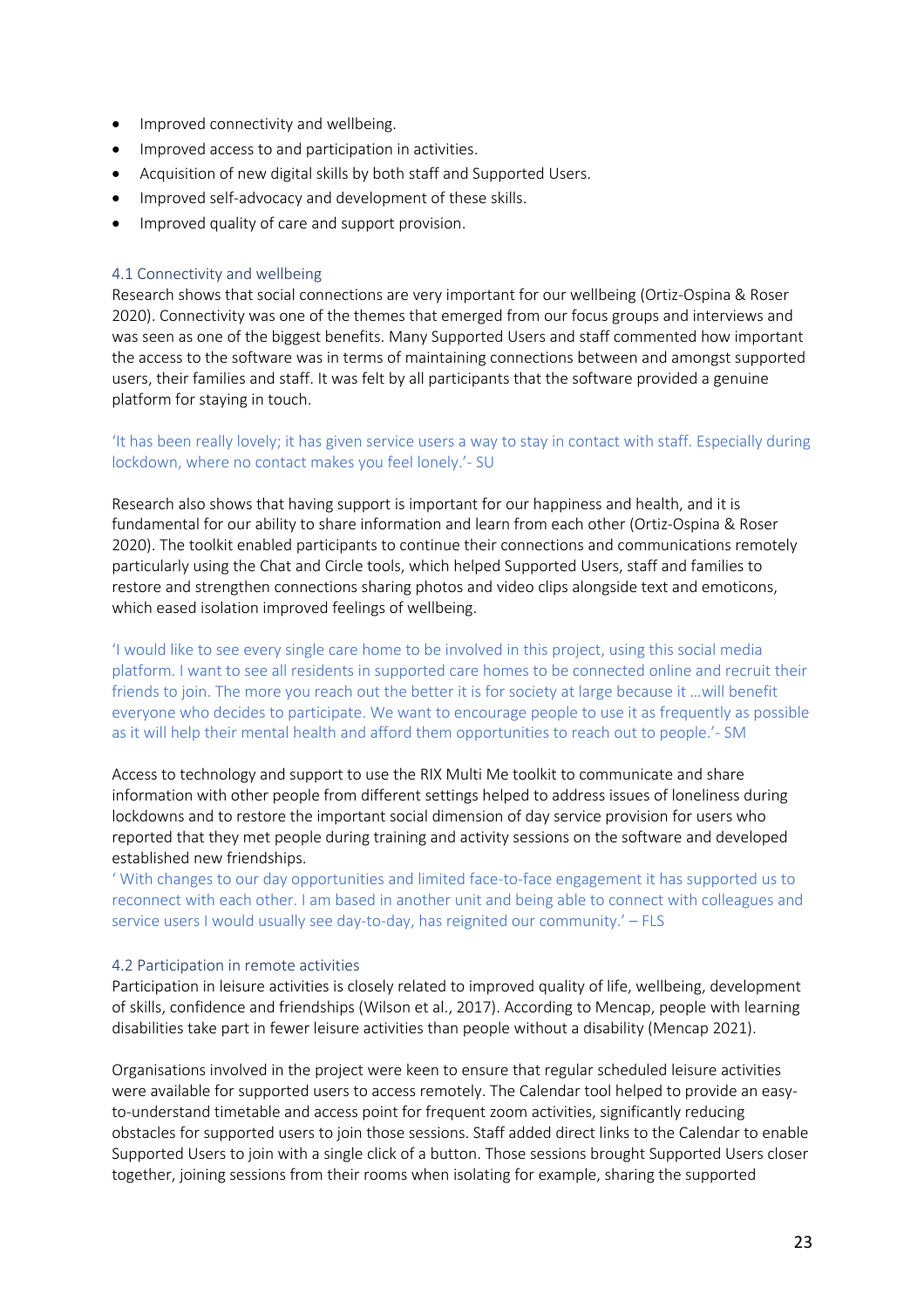cooking session that could be less frequently be offered in shared kitchens, joining Zumba sessions from their living rooms, art sessions at the dining table etc. Access online to peoples' personal and home spaces gave support staff additional insight into individuals' environments and opportunity to monitor their wellbeing.

Regular activities help to maintain the lost routines that typically help people with LD and autism feel calm and secure. They scaffolded the remote support offer that support staff were able to maintain using the RIX Multi Me tools. Supported Users were encouraged to keep a daily photo record of activities, add them to their Diaries and share with their Circles. This in turn framed continuing informal online exchanges between peers, carers and support staff within secure circles of support in which friendships could be safely consolidated and new skills acquired.

'it's brilliant as I can be connected with friends and staff plus [the organisation] is adding all new activities that they are putting up on Multi Me.'- SU

'I've run out of photos and videos to post. It made me feel great, it's quite nice to know that people are liking and commenting, it feels nice.'- SU

#### 4.3 Self-Advocacy Skills

The RIX Multi Me software is designed to use multimedia authoring to facilitate the self-advocacy of people across a spectrum of ability, with a diverse range of communication preferences and needs. The use of pictures and videos gives supported users who are less verbal or non-verbal a means to communicate more effectively with wider circles of support on the secure system. Supported Users reported that the software was accessible and easy to use and they gained confidence in using the network independently, which helped develop their safe social media skills within a safe space, boosting their confidence and improving their self-advocacy.

'Made me feel so brilliant, amazing. I was comforted by how to do all sorts of things, such as upload my photos or videos on there I could just write it right on there.'- SU

'I personally loved the software regardless of the pandemic, the people we support could use it themselves and it was aimed directly at them self-advocating for themselves. I just loved the collection of the tools - not just one tool - and the fact it was a technology they could own and use.'- O4

Improved self-advocacy skills were evidenced for a participating young man with speech impairment who deployed the Wiki tool for a remote annual education, health and care review meeting. The improved confidence of the young man's presentation and communication skills was noted by attendees. Prior to this meeting he was not vocal in planning meetings and his mother would speak on his behalf. On this occasion, he had reflected and created content using his Wiki on the toolkit beforehand and he was able to speak up on his own behalf. He had prepared an account of his personal aspirations, on what he felt was working well and not working well in his life and how he could best be supported to pursue his aspirations. His multimedia skills were excellent and he was able to demonstrate his strengths and capacity for independence throughout of the meeting.

'We found it really useful. When we first started, I was a bit unsure and a bit reluctant, but it was really good to breakdown his goals, his targets, make him understand and take responsibility for his own things. It also really helps him with his organisational skills.' Mother

'I like that I can invite my teachers and they can see how you are feeling each day. They can see your aspirations - and get a good understanding of me.' Young Person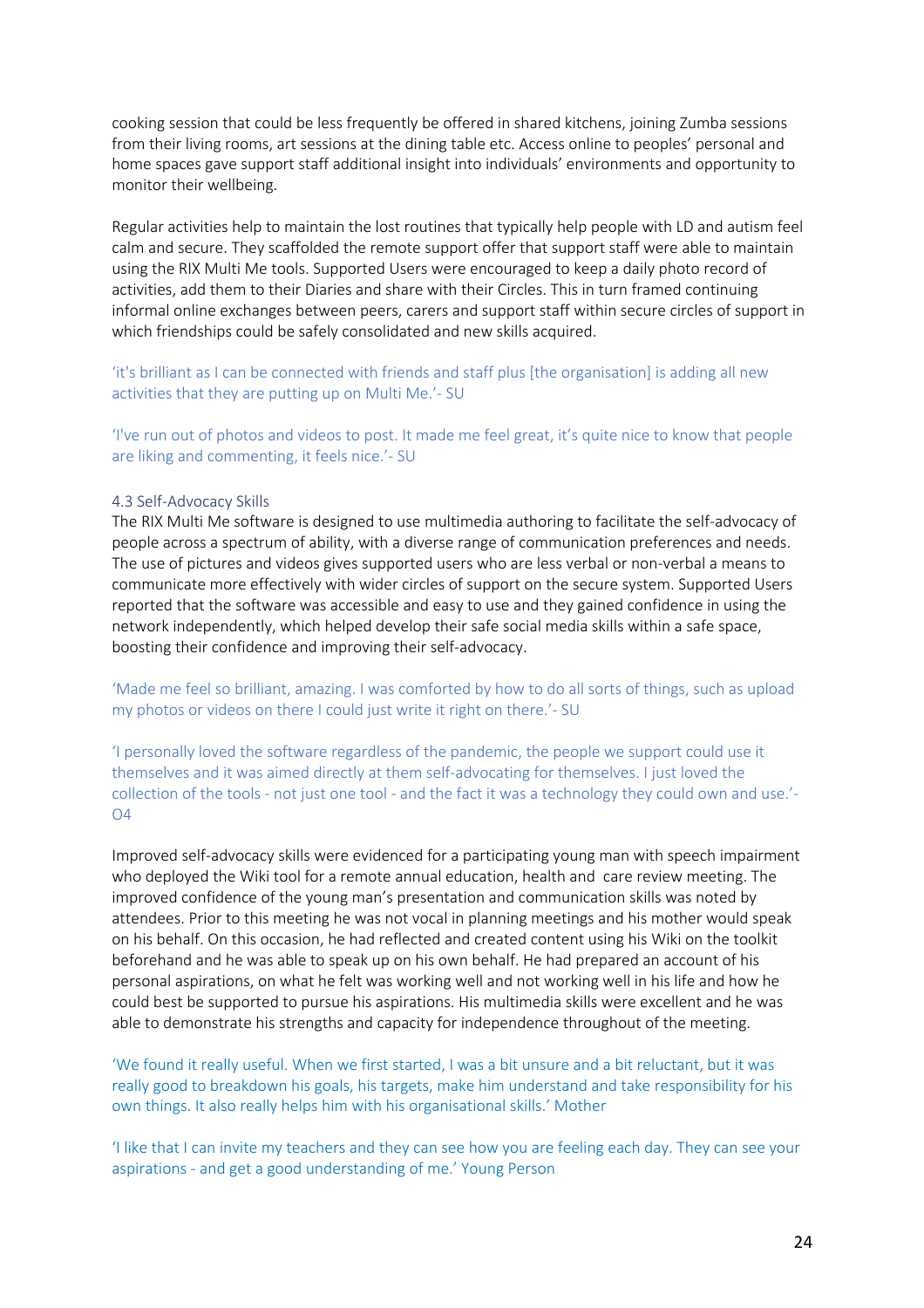#### 4.4 Digital skills acquisition

The Stay Connected project gave social care staff and people with LD of all ages an opportunity to acquire and develop their digital skills. Some service managers were surprised that so many staff and supported users positively welcomed the use of new technologies and showed enthusiasm to learn new skills. They were also surprised at how capable some of the Supported Users were when using new technologies.

'The biggest surprise was the staff team and how keen they were to get moving on this.'- SM4

'I was impressed with how the service users can be resourceful in learning from staff and go home and then use it.' -SM4

'I have put my gardening stuff on Multi Me and my baking and art. I have learnt a lot on Multi Me. I was pleased with myself and grateful to those who commented and liked it.'- SU

The project provided a variety of learning materials and study options to fit a wide range of learner ability and to accommodate different preferred learning styles. Acquisition of new digital skills also requires extra time for learning and practice. Increased levels of motivation and satisfaction were reported by staff who were actively assigned time to dedicate to the project. Services where time slots were not actively provided for support staff were significantly less successful in their implementation of the software. Consistent staff engagement and resource allocation to the project were noted as key factors for successful adoption. One of the managers in their 1:1 interview commented on the fact that training alone is not enough and that giving people time to learn new skills is also an important factor:

'I do think the lesson plans were really useful especially during the first bit of logging on. I think some people logged on, had a look and ran away and didn't touch it. I think lesson plans are good but also a time management plan would be really good, so; Monday you log on and you update your picture; Wednesday you put an hour aside and do this...' just so there is consistent use otherwise people just drop it and forget their logins.' - SM

Lack of digital skills, like other barriers to adoption of digital technologies, can be mitigated through application of time and resource. Strategically this was seen to be understood and addressed by organisations where leaders recognised that the adoption of person-centred digital tools disrupted standard practices in place and understood that this represented a transformation project for their organisation. One of our successful large-scale providers (O4) approached the implementation of the RIX Multi Me software as a change project, they sent clear communications to all staff and assigned time and resource, so facing little resistance.

'Staff never liked change, the thought of the transfer was almost a dark cloud over Multi Me, but as soon as people understood the system and what it meant for them and how much easier it was going to be for them it was OK… Through the 12 months, I have not had a person not engaged with Multi Me, which is really rare for a system change, but nothing negative.'- O4

#### 4.5 Care and support

Traditionally, front line staff providing care and support share care notes with each other using paper via shared files, communication books and diaries, accompanied by telephone conversation. With the introduction of the RIX Multi Me toolkit some of these communications started to be recorded on the system and shared appropriately with consent between carers across the service. This information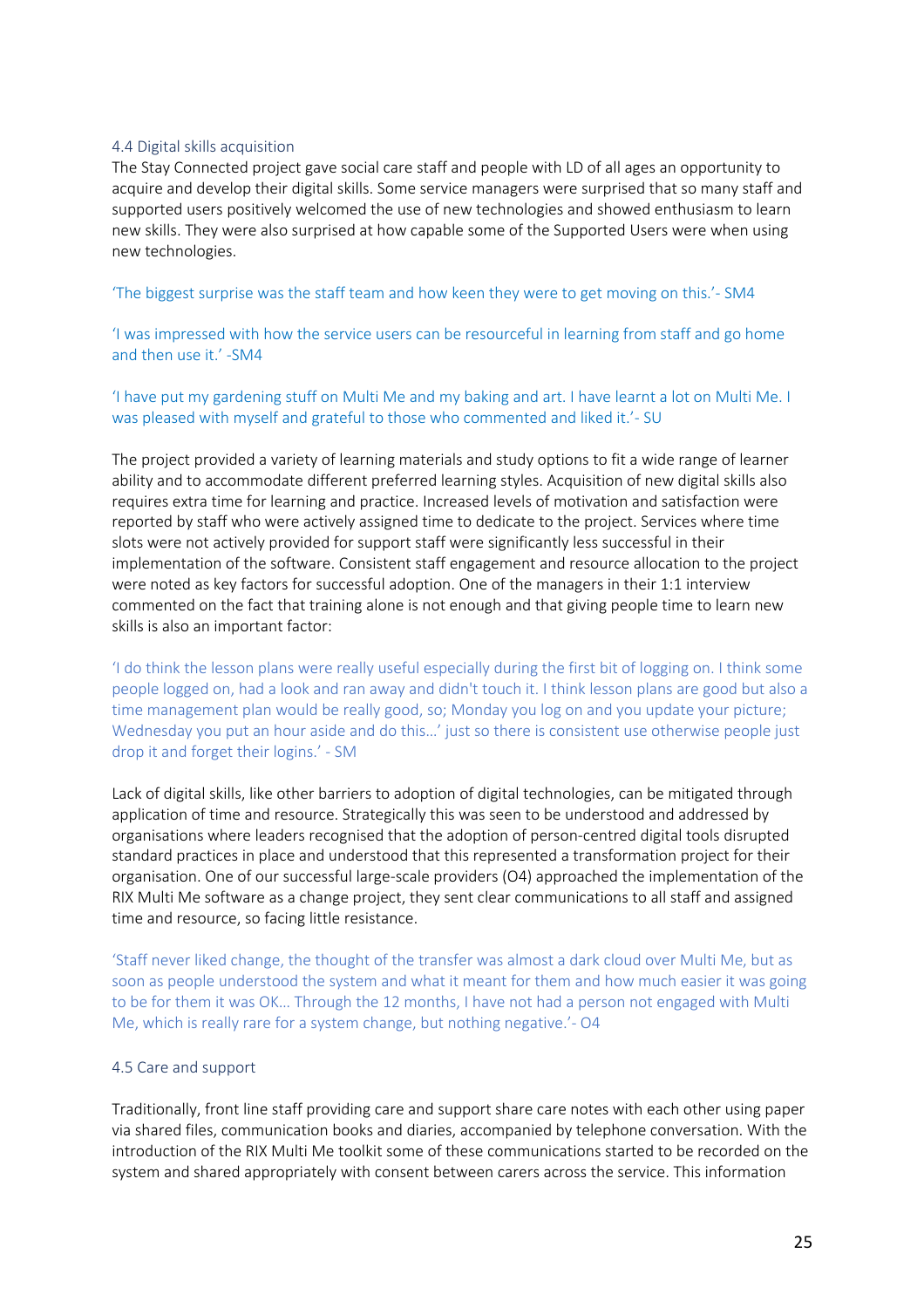sharing was reported to directly improve care provision. One example involved an elderly lady, 'Jessie' who attends a day services three times a week and spends the rest of the week with her family carer. Jessie started using the RIX Multi Me system at the day centre in October 2020. Her key worker introduced the system to the main carer, who provided consent and helped to establish her online circle of support using the Circle Tool, with permissions in place for different members of the circle depending on their roles. The key worker adopted the chat tool to communicate directly with the main carer instead of using written communication book. In the Diary she included pictures and video clips documenting activities, including snack and lunch times. The exchange of these notes, images and videos highlighted an issue with high sugar intake and the associated behavioural challenges caused by increased blood sugar levels. This triggered discussion between the service and the family and a dietary plan was put in place to monitor sugar intake between home and the service. The Toolkit is subsequently in use to further develop Jessie's person-centred support plan, which is now routinely used by the service (Appendix 1- Jessie's Case Study).

Sharing accurate 'About Me' information is an important part of delivering good care and the project evidenced that the RIX Multi Me system can assist organisations to do so in an efficient and timely manner.

'From a support worker perspective providing direct care, the system is so much more streamlined, quicker and easier. It saves some time and they also receive positive feedback. If I'm a support worker, for example [with] the woman I spoke to last week, I can look into the system and I can get a whole overview.'- SM

'Overall, the Stay Connected project has given us the ability to support individuals remotely which we couldn't do before and have real oversight when you can't have physical presence and without having that people would have been at risk of mental health breakdowns. A lot of individuals have struggled with mental health issues, for the people we provide support to, it has been influential and I know contact is often overlooked. From conversations with staff and people who use our services they say they feel more communicated with and feel that we have a stronger presence as a senior team than we have ever had before! The last 12 months, my visits to services have been so much less. However, the time it takes me to travel - all that has now been used to speak to people, even though remotely. Before COVID, in my working week I would spend 15 hours in the car, so I applied the same amount of time to my working day at home, so the organization has gained about 15 extra hours of my time!'- SM

The use of the Insights tool further enabled front line staff and managers to monitor Supported Users' progress and their self-reported mood status, and so provide better person-centred care as a result. Several participants talked about the use of this feature and the benefits of having access to this kind of information. Although it was agreed that use of the Insight Tool on its own was not necessarily an accurate measure of a person's wellbeing it was seen to usefully complement other indicators used by organisations to monitor service-users' emotional status and vulnerability.

'Multi Me gives us a simplified version of a medical record. Very person centred. Monitoring service users progress which assists with our daily care plans and mood monitoring.' – FLS

# Discussions and conclusions

We started the phase 2 of Stay Connected project in October 2020 as the COVID-19 related death toll was significancy increasing. The recruited organisations had to divert their priorities to keep both frontline staff and supported people safe, secure and protected, whilst ensuring the continuity of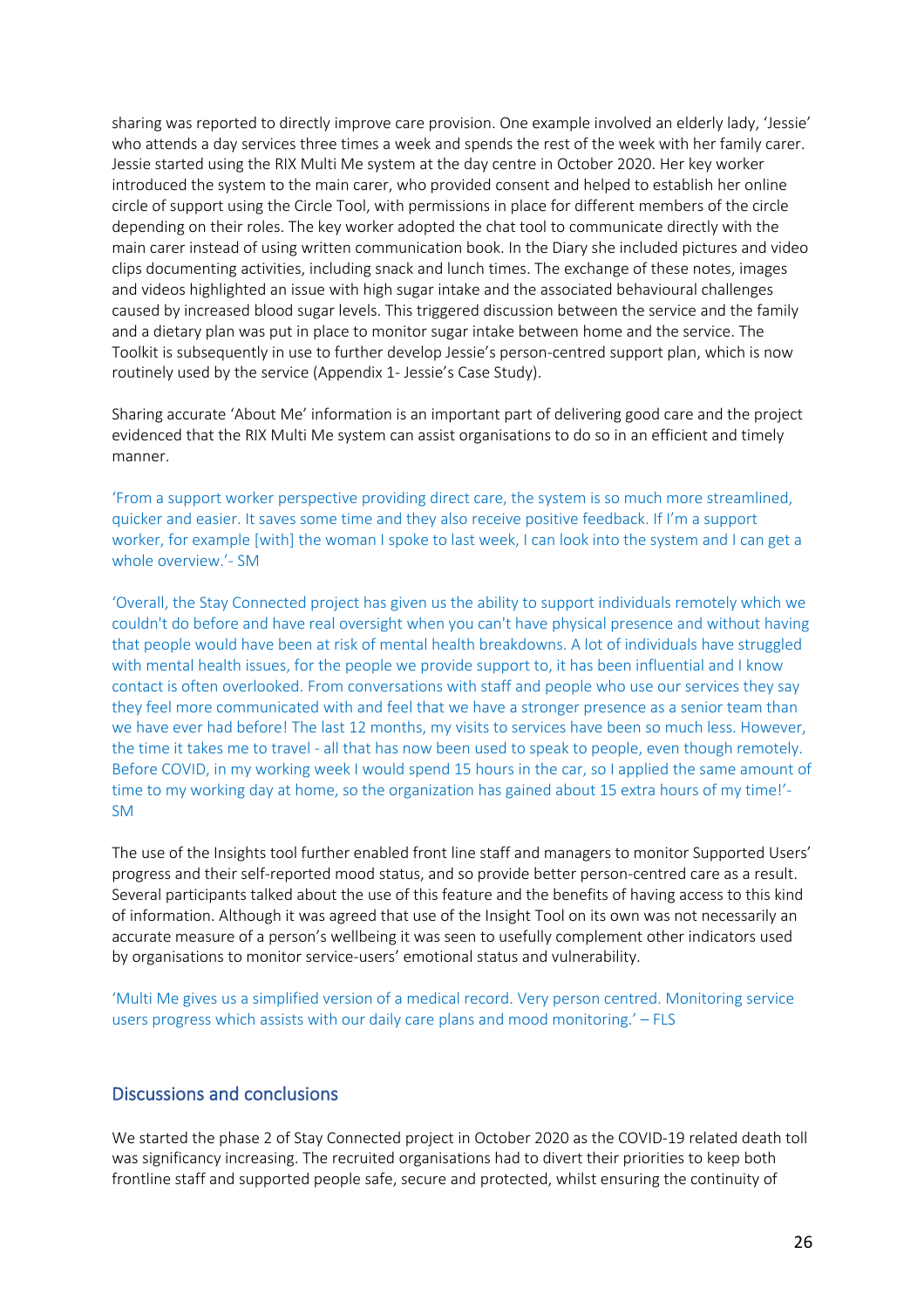care. The adoption of RIX Multi Me Toolkit was largely recognised as a transformational project, but despite the challenging environment, this was placed high on services' agenda. The commitment, determination and resilience of managers, front line staff and the supported users was notable and the challenges presented by the pandemic contributed to their stronger appreciation of the added value that online technologies could provide for social care.

Barriers to wide adoption emerged from the beginning of the project, with the first lockdown already underway. Organisations immediately realised how few of their service-users had access to technologies and good internet connection,

# 'Having access to technology is like having electricity and water, we need to address this issue. Out of 20 people only seven had access to devices.' - SM

These barriers could be partially addressed by some organisations, where resources were available to arrange the rapid issue of tablets and dongles to their service-users and support staff. However, technology alone was seen to only go part of the way to address digital exclusion challenges. A lack of suitably skilled basis technical support was a significant factor that influenced whether or not supported users could access the system from home. Adult service-users in supported living who withdrew to the parent or family homes during the pandemic, were susceptible to poor connectivity and device access. Organisations providing access to new devices, found it difficult to take Supported Users successfully through the registration and login process remotely. People did not have digitally capable support in their homes to assist with these endeavours and support staff found themselves setting up devices and logging in for online browser-use on behalf of their service users on their doorsteps, which mostly succeeded only for temporary periods.

Experience on the Stay Connected project thus demonstrated that digital inclusion for this population requires the combination of device and internet access with appropriate basic digital skills that must be learned and provided by support staff. It was additionally noted that for these to be in place organisations needed to apply workforce development and strategic approaches at organisation and commissioning levels.

Most front-line staff had basic IT skills and experience of technologies for personal use such as browsing the internet and online shopping, but little experience of using technologies in the social care work place. Front-line staff positively embraced the use of technologies, attended training sessions and supported each other to use the range of tools for different aspects of care and support. As the project progressed their understanding of how different tools could assist with different elements of care broadened and the software's potential direct benefits for various processes and routines were identified. The collection and sharing of these case studies across the project's community of practice in open Teams meetings helped staff to explore, define and share the potential of the tools to address different care and support processes.

The Insights dashboard feature was developed as an added software feature as part of the project, in consultation with users and served to improve and enable the remote monitoring of health and wellbeing of service-users. This tool enabled staff to quickly recognise individuals' moods and monitor changes or patterns of self-reporting that highlighted additional risk. This enabled staff to prioritise those who required support urgently and helped to avoid the escalation of incidents. The Insights Dashboard was being seen as a useful care delivery tool. In some places it duplicated the core functionality of other case management tools in place, but it was shown to strengthen the serviceusers' own input to the wellbeing process with the ease of use of its self-reporting aspect. This highlights the complexity of different tools that are increasingly available in the emerging digital care market. The combination of various software will inevitably be a part of a tech-enabled service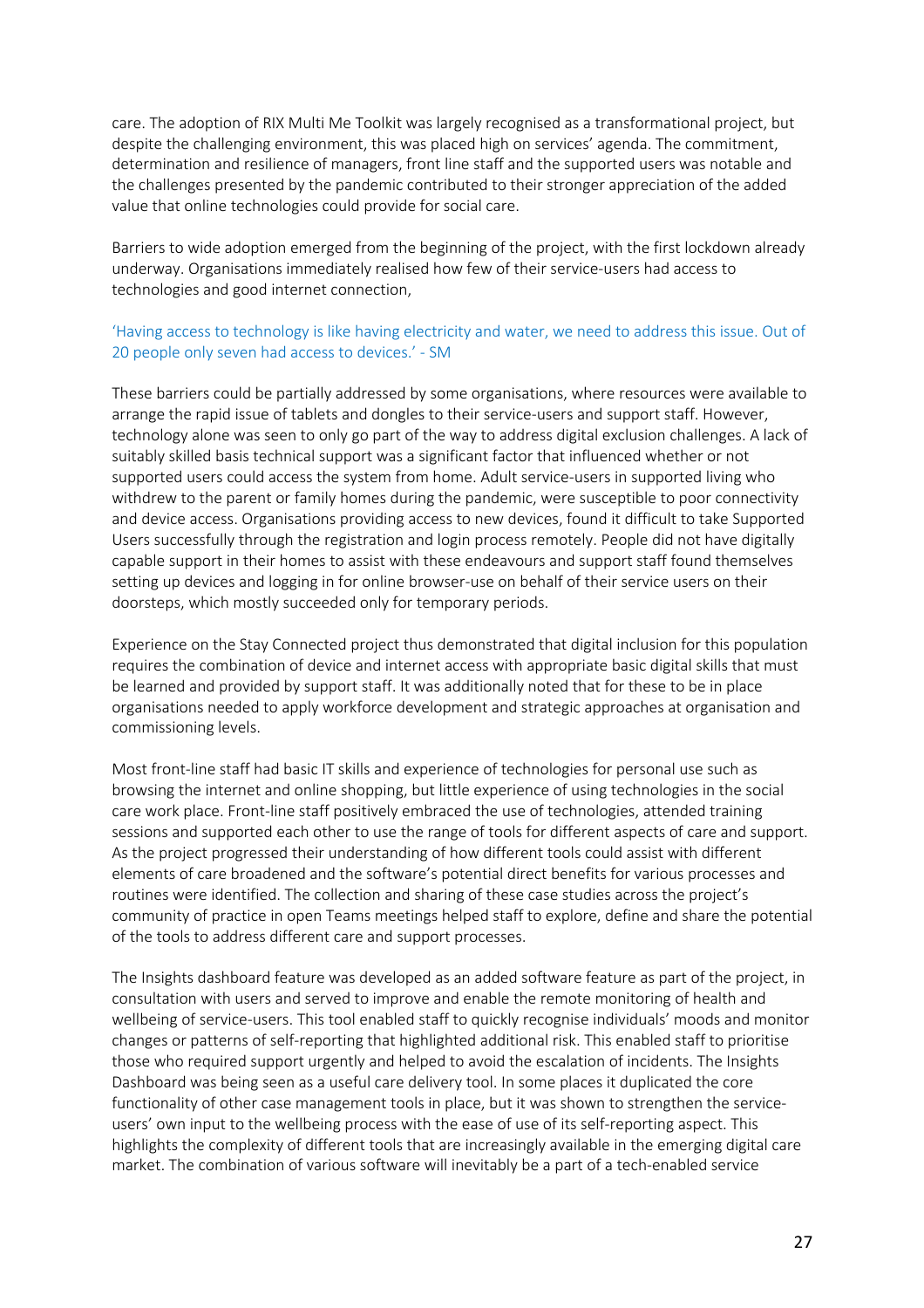ecosystem and the capacity for tools to securely interoperate for safe sharing of data and communication between systems will increasing be a key concern. The consultation process behind the addition of the Multi Me Insights tool highlighted a need for clear guidance to help provider organisations to navigate this evolving landscape. Experience of working across organisations and systems on the project emphasised the importance for the sector to provide leadership and codevelop professional standards and best practice guidance to achieve effective digitisation of personcentred services.

Our findings have evidenced that to achieve scalable adoption of technologies within social care, access, support, training and infrastructure must be in place. The circumstances of the public health crisis has prompted an active shift towards the use of online technologies within education, health and social care. We have noted more positive and open-minded attitudes from education and social care staff towards digital take-up than that which is previously recorded (Thakur et al.,2012). Potential scalability of the particularly person-centred solutions provided by the Stay Connected project for education and integrated care was shown to be achievable. Each organisation however was seen to bring their own culture and adopting environment, which demands further work on the development of strategic training, support and change-management tools and approaches to support this transformation project.

In conclusion the project has demonstrated that a combination of diverse factors affect the wide scale adoption and implementation of software solutions such as the RIX Multi Me toolkit. The project has foregrounded a set of requirements for the readiness of service provider and technology supplier organisations:

- Access to suitably easy-to-use devices and internet connectivity are critical for support staff and service user.
- Supported Users require personally owned and mobile tools to optimise their benefit from today's digital technologies.
- Availability of support staff with core digital skills and capability to support service users in the use of new technologies is essential.
- Mobility of support teams is required to work across differing environments that include remote, blended and face-to-face arrangements and various public and private settings that may include homes, schools and colleges, community health, care and learning facilities.
- Partnership working practices are essential to enable the various agents that make up a person's professional and informal support circle to work together effectively.
- Digital networks can facilitate this when accompanied by consciously applied collaboration practices.
- Leadership from local authorities and place-based integrated care systems can scaffold and facilitate the required joint-working approaches across sectors and disciplines.
- Standards and guidelines are required for use of digital technology for remote, blended and face-to-face care to help steer and strengthen good practice in this rapidly evolving market.
- System vendors and training providers need an understanding of commissioning organisations' processes to identify how new tools can best assist the continuity of care and support in challenging conditions and sustain through unpredictable and changing times.
- Project management assistance, training and support from vendors helps organisations to overcome the change issues that are encountered with adoption of new technology-enabled systems.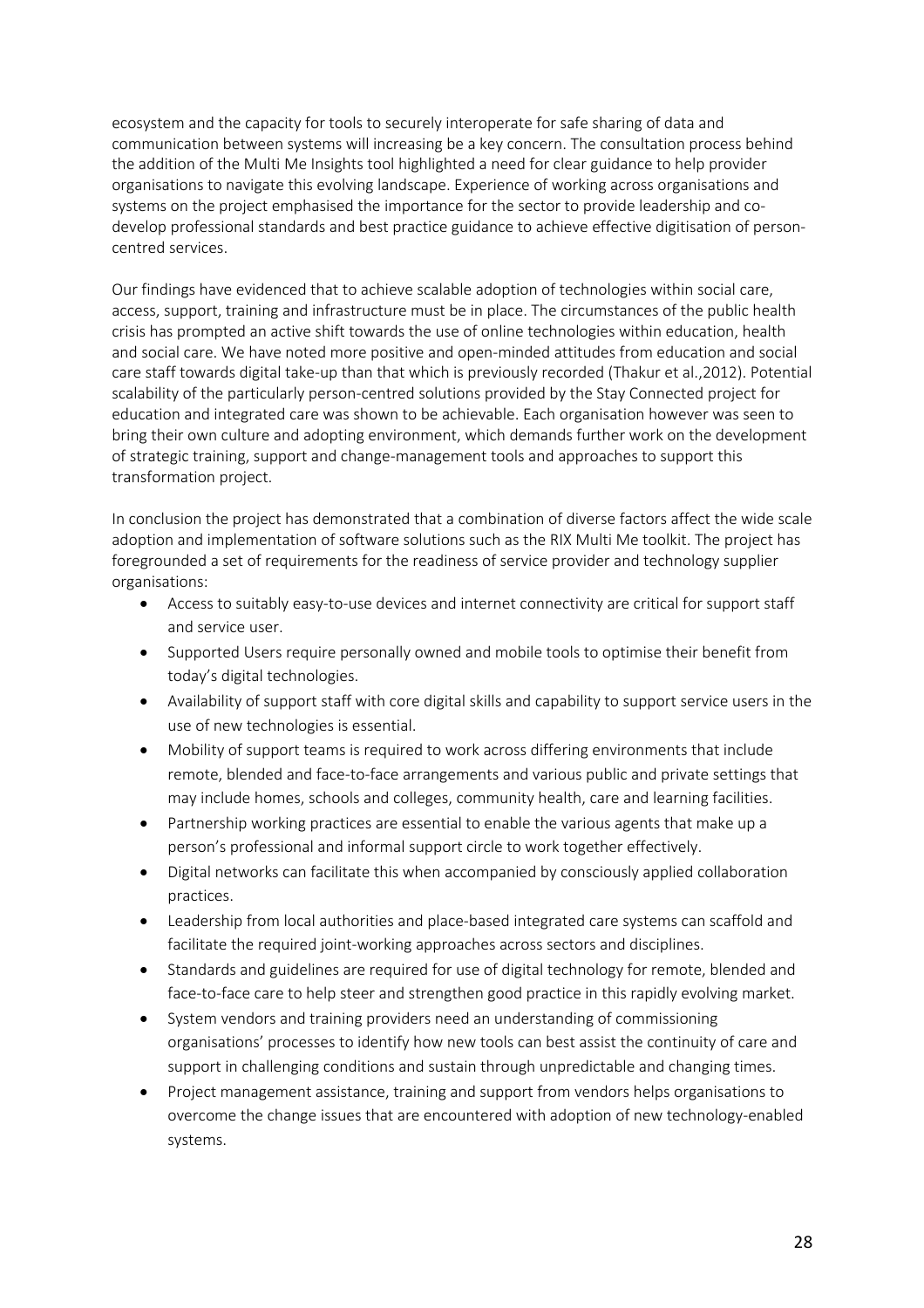- Case studies that profile diverse examples of simple applications of the tools and explain the processes they can facilitate help adopters to position how to use the software as an effective intervention in their own settings.
- Clear communication about new technology initiatives demands close work with and service managers as well as commissioning leadership in an organisation. Front line staff team leadership endorsement is critical to staff and service users' adoption of new roles and ways of working that come with new technologies.



Figure 2 Lockdown risks and digital system solution

The RIX Multi Me toolkit's trial implementation as a scaled solution for maintaining person-centred support of people with LD and autism has demonstrated the extraordinary potential benefits for today's personal and social media tools in the new environment we occupy since the pandemic's arrival. At the same time, the project has helped to identify the significant barriers in place, and the cultural changes required if such potential is to be realised. Recent events have exposed the requirement to prepare our care systems for an unpredictable and potentially challenging future in which distancing and lockdowns may continue to be a regular occurrence.

The RIX Multi Me team is taking the scaled adoption of our software system forwards in partnership with the organisations with which we have undertaken the Stay Connected project. Each organisation has specified a similar but different strategy for long term use of the system with continuing ambition to sustain use of the software at scale. The RIX Multi Me team has similarly refined the specification of the toolset required to optimise its effective deployment as a solution for isolated people in lockdown situations. Further software simplification and the development of refined App-based systems, coupled with the technical and skilling requirements listed above, can provide an effective and sustaining model of person-centred care. Working together both parties have realised significant benefits from the system's use as an emergency pandemic solution as well as gaining an understanding of how an inclusive support network with self-advocacy tools for people with learning disabilities and autism can provide an enduring and sustainable digital foundation for their care across whatever different and changing circumstances prevail. As our services regroup and transform post COVID in the context of emerging place-based and ntegrated care solutions, the learning from this extraordinary project can contribute to the urgent mission to make our systems more effectively inclusive, person-centred and connected across our communities.

# References

Jones, J. (2019, December 02). Disability, well-being and loneliness, UK: 2019. Available from https://www.ons.gov.uk/peoplepopulationandcommunity/healthandsocialcare/disability/bulletins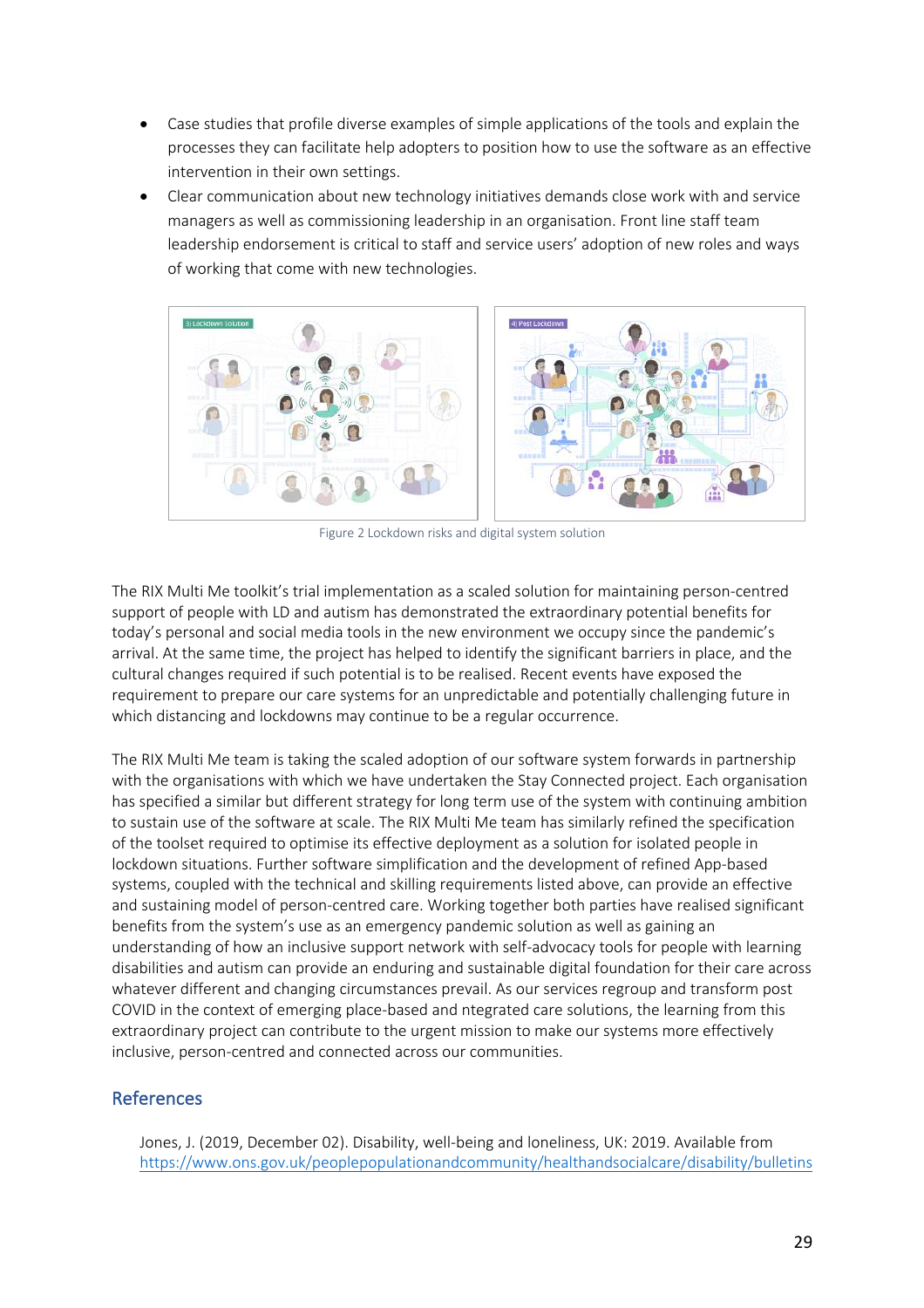/disabilitywellbeingandlonelinessuk/2019#loneliness-by-disability-england (Date accessed - 14/05/21).

Kavanagh, A., Dickinson, H., Carey, G., Llewellyn, G., Emerson, E., Disney, G., & Hatton, C. (2021). Improving health care for disabled people in COVID-19 and beyond: Lessons from Australia and England. Disability and health journal, 14(2), 101050. https://doi.org/10.1016/j.dhjo.2020.101050

Mencap (2019) Friendships – research and statistics. Available online from https://www.mencap.org.uk/learning-disability-explained/research-and-statistics/friendshipsresearch-and-statistics (Date accessed - 14/05/21).

NHS Digital (Sep 2019) New mortality indicator published on people with learning disabilities. Available online from: https://digital.nhs.uk/news-and-events/news/new-mortality-indicatorpublished-on-people-with-learning-disabilities (Date accessed - 14/05/21).

Ortiz-Ospina, E. & Roser, M. (2020) Loneliness and Social Connections. Published online at OurWorldInData.org. Available online from: 'https://ourworldindata.org/social-connections-andloneliness' (Date accessed, 14/05/21)

Seale, J. (2020) Keeping connected and staying well: the role of technology in supporting people with learning disabilities during the corona virus pandemic, Milton Keynes, The Open University. © The Open University, November 2020

Six Lives Report (DoH 2008) Six Lives, the provision of public services to people with learning difficulties 2008-2009. Available from: https://www.gov.uk/government/publications/six-livesthe-provision-of-public-services-to-people-with-learning-difficulties-2008-to-2009 (Date accessed - 14/05/21).

The Health Foundation ( 2021).6 out of 10 people who have died from COVID- 19 are disabled. Available from: https://www.health.org.uk/news-and-comment/news/6-out-of-10-people-whohave-died-from-COVID-19-are-disabled (Date accessed - 14/05/21).

Theis, N., Campbell, N., De Leeuw, J., Owen, M., & Schenke, K. C. (2021). The effects of COVID-19 restrictions on physical activity and mental health of children and young adults with physical and/or intellectual disabilities. Disability and health journal, 101064. Advance online publication. https://doi.org/10.1016/j.dhjo.2021.101064

Turk MA, Landes SD, Formica MK, Goss KD.(2020) Intellectual and developmental disability and COVID-19 case-fatality trends: TriNetX analysis. Disability Health J. 2020;13(3):100942.

Wilson, N. J., Jaques, H., Johnson, A., & Brotherton, M. L. (2017). From social exclusion to supported inclusion: Adults with intellectual disability discuss their lived experiences of a structured social group. Journal of Applied Research in Intellectual Disabilities, 30(5), 847-858.

# Appendices

Case studies

- Amy case study
- Kai case study
- Jessie case study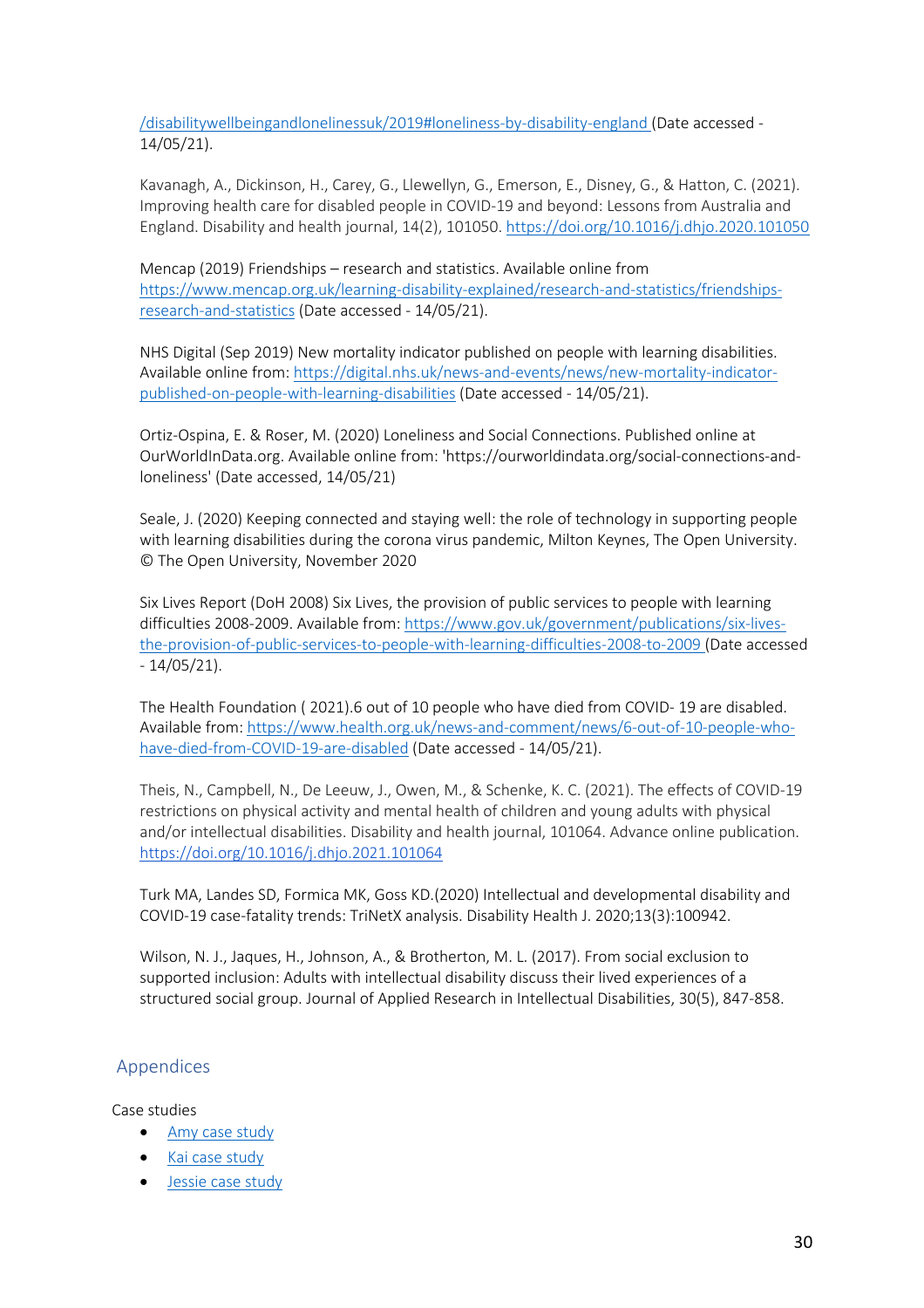• Keshan case study

#### Vignettes

- Day opportunities
- Supported living
- Residential services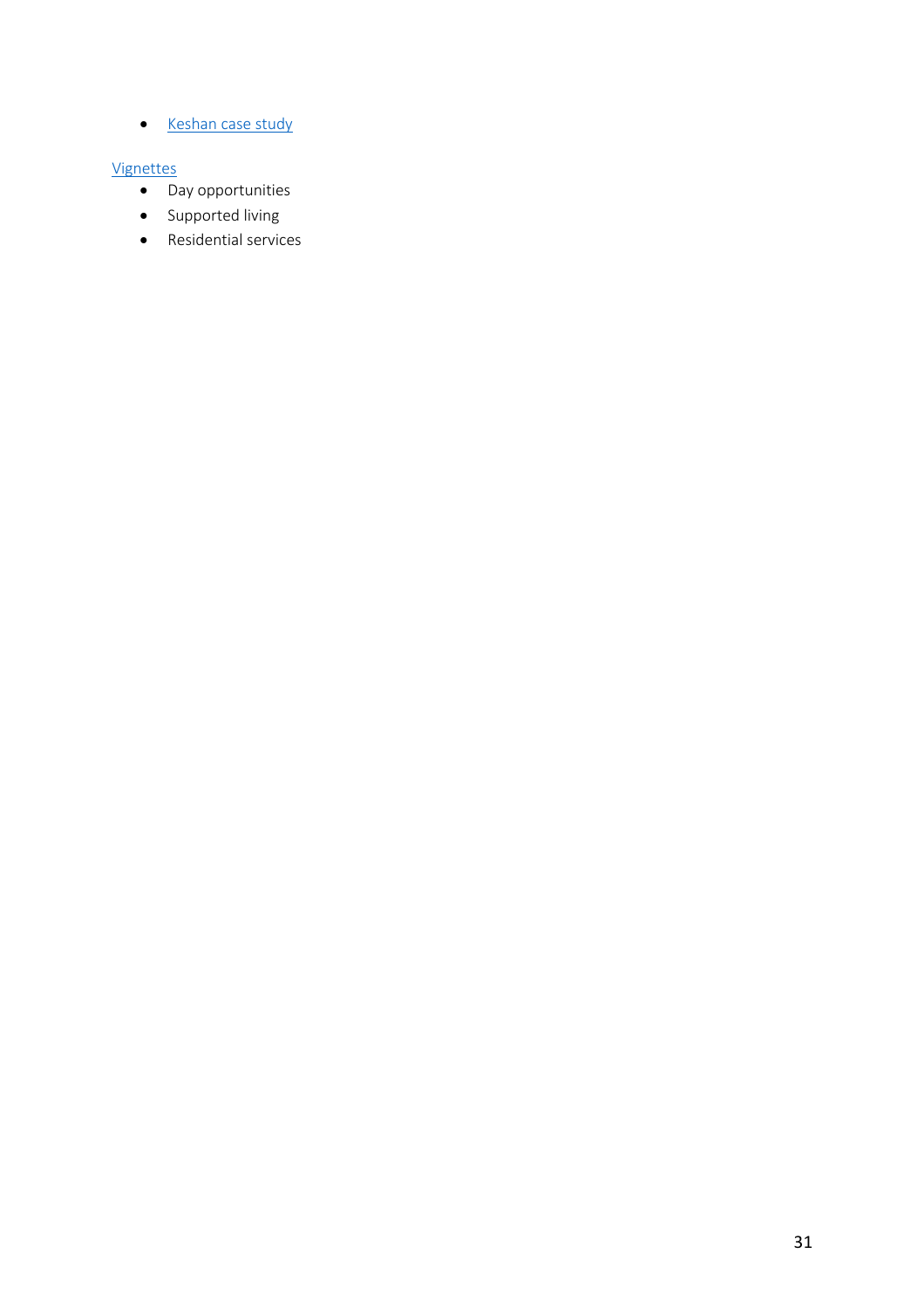# Stay Connected case study | Amy

#### **Overview**

Amy is an 11-year-old girl with physical and learning disabilities. Amy goes to school but, like most children during the pandemic, has been stuck at home doing online learning with the help of video calls from her teachers. Amy's adoptive mother, Emma, says this has not been easy as Amy tends to sway away whenever she is not interested in what is happening on screen.

#### Journey

Emma has been using Multi Me to support Amy's education, care, and wellbeing and says the software has been easy to use and has saved her a lot of time, energy and extra work. Amy cannot use the platform herself but benefits directly from the software's support networking features. Emma says that it took Amy's school a long time to 'come onboard' as they had concerns around confidentiality and the sharing of information. Amy's circle of support would not be able to access certain information if the school chose not to upload it to the platform.

Being a visual learner, Emma has found it particularly useful to have been able to track Amy's development through photos and videos. She has been impressed by how others have taken the time to join in and be present in her daughter's life:

"Every day I see someone has looked in even though she has not been at school, but they are totally engaged with her and her journey."

Emma has been using Multi Me to:

- transcribe information from Amy's school.
- ensure consistency in terms of communication and quality assurance.
- talk to professionals in Amy's circle of support using the Chat feature.
- store and keep track of Amy's Education, Health and Care Planning documents.
- agree targets with school and use the Goals feature to monitor and evaluate these.
- share letters, reports and other information by using the Diary and Circle features.
- use video to record and monitor progress and store these safely in the media folder.
- save time and energy by streamlining communication and avoiding the need for repetition.

#### Feedback

Multi Me and the Stay Connected project have reinforced a means of communication for Amy and she does take a great interest in the vibrant, colourful platform - we know this because when she is not interested, "things get swiped away." It has made the pandemic more bearable and helped strengthen links between home and school. Professionals involved in Amy's care were sceptical about the platform at first, due to potential breaches of confidentiality, but this has now changed. Most importantly of all, the RIX Multi Me software has made a real difference to the quality of Amy's life by giving people the opportunity to understand her more, witness her ability and, as a result, not underestimate her potential.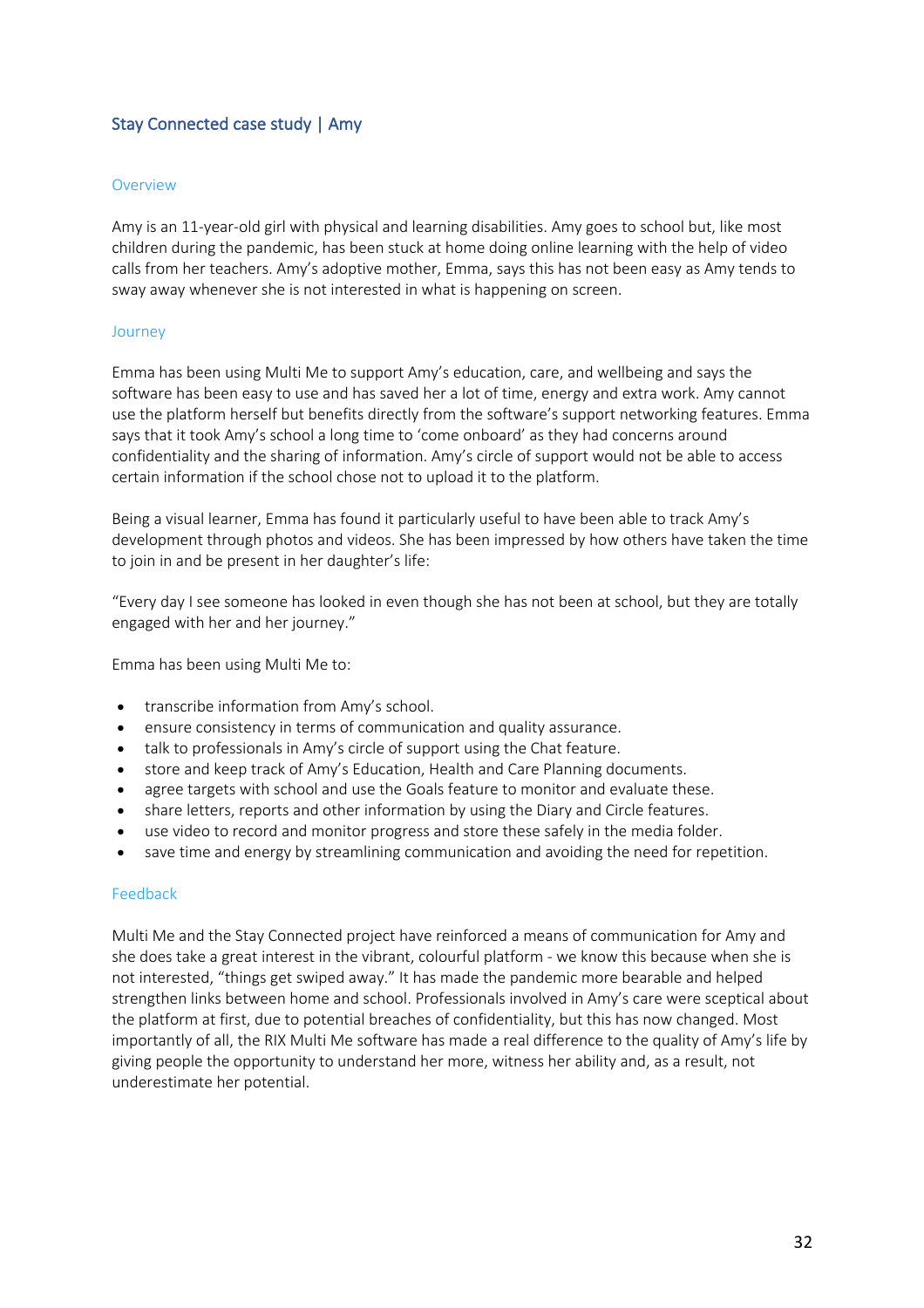# Stay Connected case study | Kai

#### Overview

Kai is an 18-year-old male with lived experience of LD and autism who attends mainstream college.

Kai is interested in engineering and, in particular, metalwork in the field of military hardware and armour. He applied for an Army internship but was unsuccessful and decided to go to college to study English, Maths and Metalwork.

Kai initially contacted the Stay Connected project to offer his services as a peer support trainer. He has excellent IT skills and had no difficulty in using the RIX Multi Me software. Kai did not see himself as a Supported User and was not interested in engaging with the Stay Connected project in that way, preferring to be identified as a trainer, "like Ajay". *[Ajay is a self-advocate and trainer who works for the RIX Centre]*.

#### Journey

Kai and his mum worked with RIX support once a week and they started by using Kai's Wiki to capture his hopes and dreams. He found it hard to identify aspirations for himself but when encouraged to share his hopes and dreams he talked about the army, military technology and armour. He also started using the Diary, Calendar and Goals tools as well as the Wiki.

By working on his Wiki, Kai and his mum were able to identify some key issues:

- Kai missed out on having an EHCP meeting last year.
- He did not receive a timetable for the college's online learning provision.
- He failed his English course.
- Virtual metalwork classes are not possible.

Working on his Wiki and using the other RIX Multi Me software tools has helped him reinforce memory and organise his thinking and this enabled him to communicate more effectively with others. Kai was able to contact the college and use his Wiki to explain his situation and how he feels about it.

#### Feedback

Kai really enjoyed the one-to-one person-centred planning session, noting how positive they were. He likes the fact that all the tools are in one place in the Stay Connected environment and he particularly enjoys making diary entries. He says that Wikis are great and he now feels prepared and ready to communicate with staff.

Kai's mum manages a small residential provider service and had been approached regarding taking part in the Stay Connected project. At the time she could not see the benefit of taking on what looked like extra work. However, when her son became involved in Stay Connected, she soon realised the potential of the project and decided to try it out in the residential setting she manages. And as a lovely footnote to his Stay Connected journey, Kai now has a job, 10am-2pm every Sunday, training residents and staff in the use of the RIX Multi Me software.

"I have done a lot of annual reviews over the past three or four years and I've got to say that without a shadow of a doubt this one has been the best and it's absolutely amazing. I think the learner worked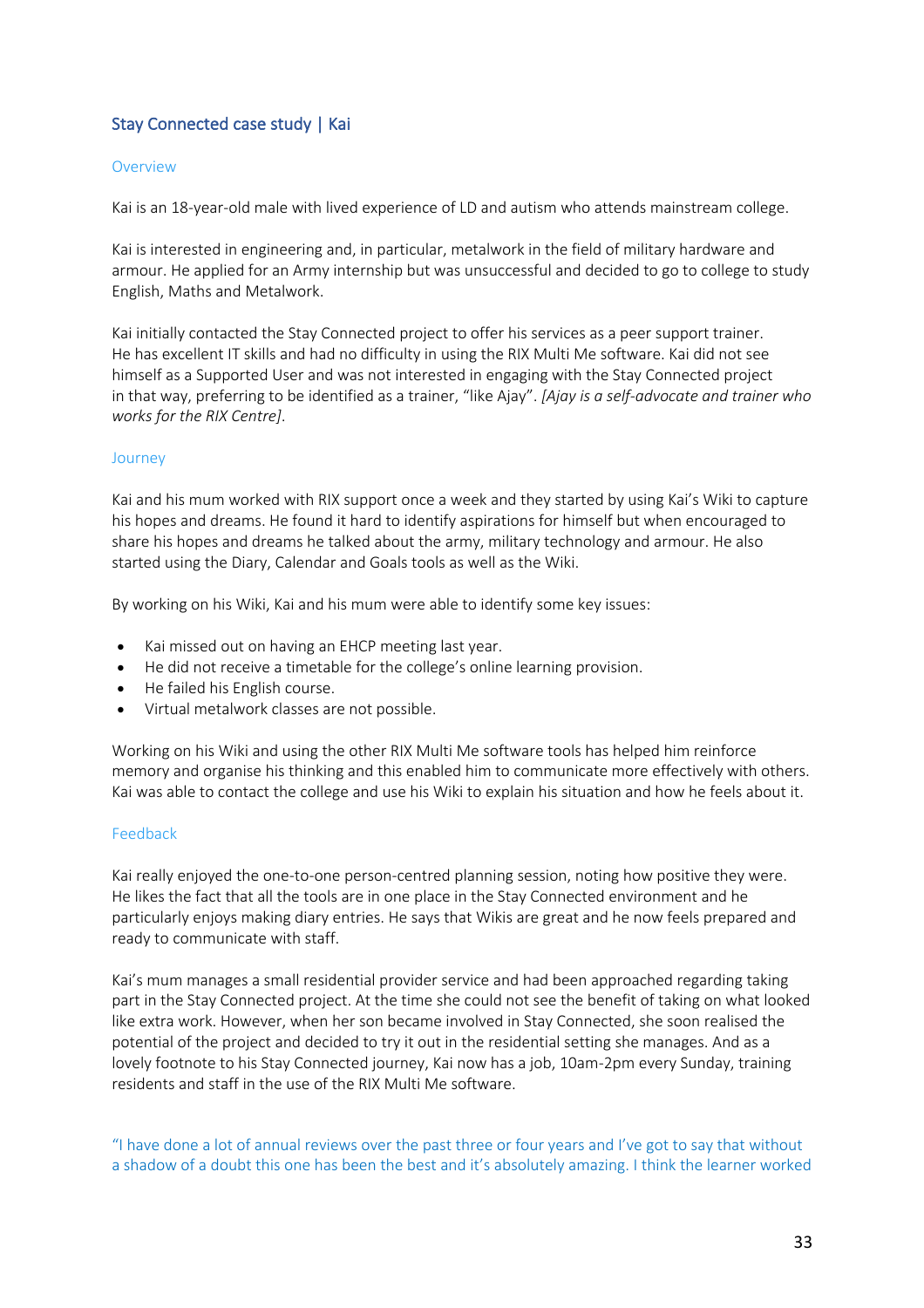really well and the presentation of it has been fantastic. It gave me a massive insight into the learner's likes and dislikes now, how he is feeling and his aspirations. Fantastic!' I liked it as it was visual and colourful. It's amazing. I think all our learners should use it." Education, Health and Care Co-ordinator

"We found it really useful, when we first started, I was a bit not sure and a bit reluctant, but, it's really good to breakdown his goals, his targets, make him understand and take responsibility for his own things and it also really helps him with his organisational skills." Mum

"I like that I can invite my teachers and they can see how you are feeling each day. They can see your aspirations and get a good understanding of me." Kai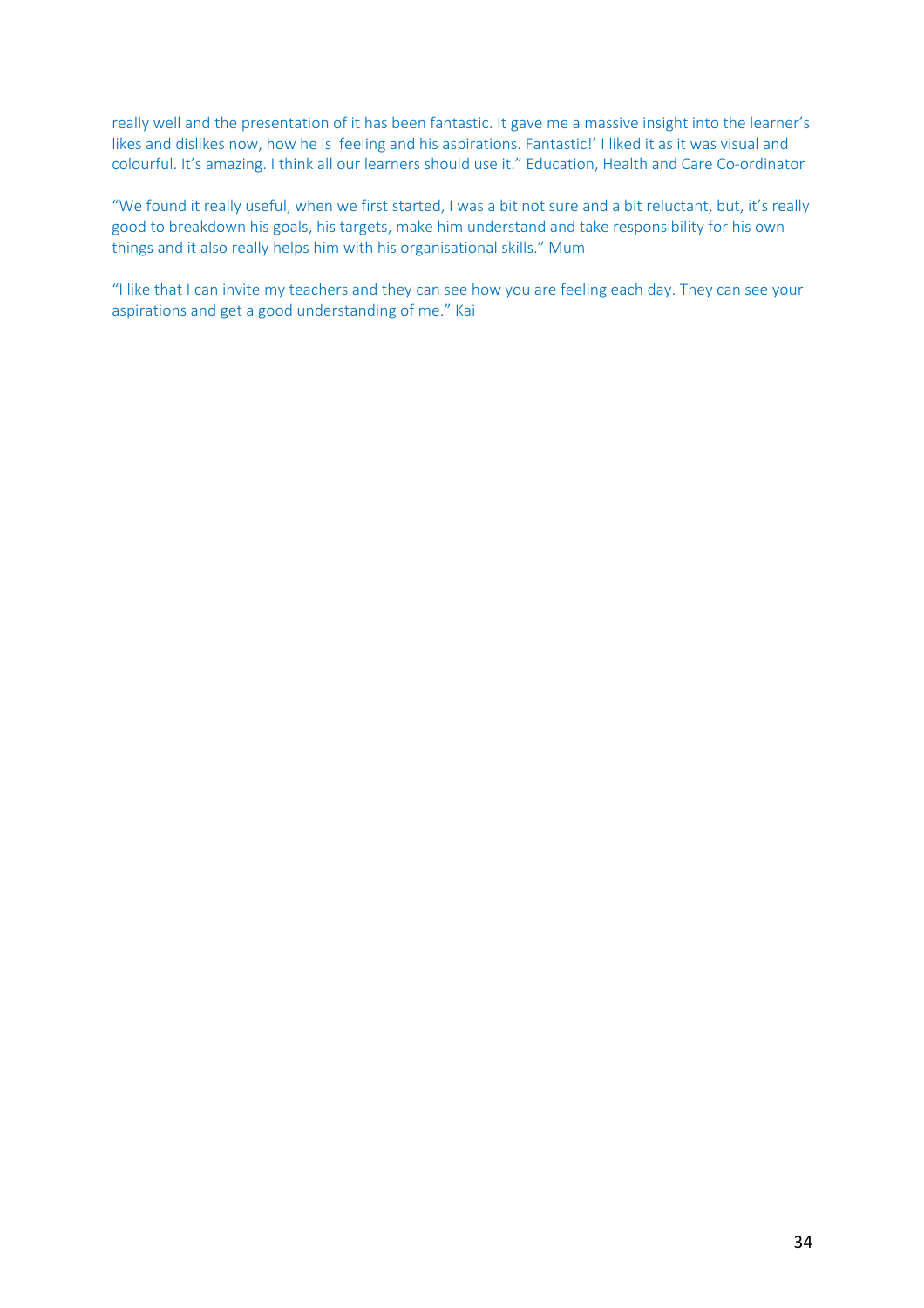# Stay Connected case study | Jessie

#### **Overview**

Jessie is an older woman living with dementia who lives with her daughter Jane, who is also her primary carer. Jessie attends a local day care service for the elderly and vulnerable and is supported there by Zelia, a new member of staff who transferred there from a care home a few months ago. Jessie is active and engaged and enjoys taking part in activities but she also needs a space to stay safe when she is distressed.

#### Journey

Jessie and Zelia learned about Multi Me together and soon realised that the Stay Connected platform would be a great way of celebrating and sharing Jessie's love of making pictures. Jessie could make the picture and Zelia could then take a photo with her smartphone and upload it, adding it to Jessie's diary. Staff who were already using Multi Me began to recognise her from her posts and would welcome her to the centre by name.

They were also able to use the Calendar tool to invite Jessie to Zoom sessions on the days that she wasn't attending. On days that she was attending, Zelia used Multi Me to monitor Jessie's health and wellbeing. For example, she was able to add pictures of the meals Jessie was eating as a way of sharing this information with Jane, who was monitoring her mother's diet following a pre-pandemic diagnosis of diabetes.

Jane thought about Jessie's life story and how this could inform the coping strategies used by staff for when she is distressed. She identified a particular song from Jessie's past that seemed to have a positive effect on her mood and shared this with Zelia. Staff were then able to record themselves singing the song to Jessie and share this back with Jane via the Stay Connected platform. Feedback

Both Jane and Zelia said that they now have a new communication channel for sharing information about Jessie and how her day at the centre is going. Zelia, being new to the service, was keen to learn and excited to be using the new tools: 'I learned a lot, I wanted to learn more about Jessie. We of course have a folder but being involved [in Stay Connected] was more positive.'

Jane hopes to use the platform to stay in regular contact with the centre and share more about Jessie's life so that her support continues to become more personalised.

And a final reflection from Zelia: 'This is the future definitely. For our communication, it has had an impact.'

#### Stay Connected case study | Keshan

#### **Overview**

Keshan is a young man with autism who attends sixth form where he is working towards his BTEC in Business Studies.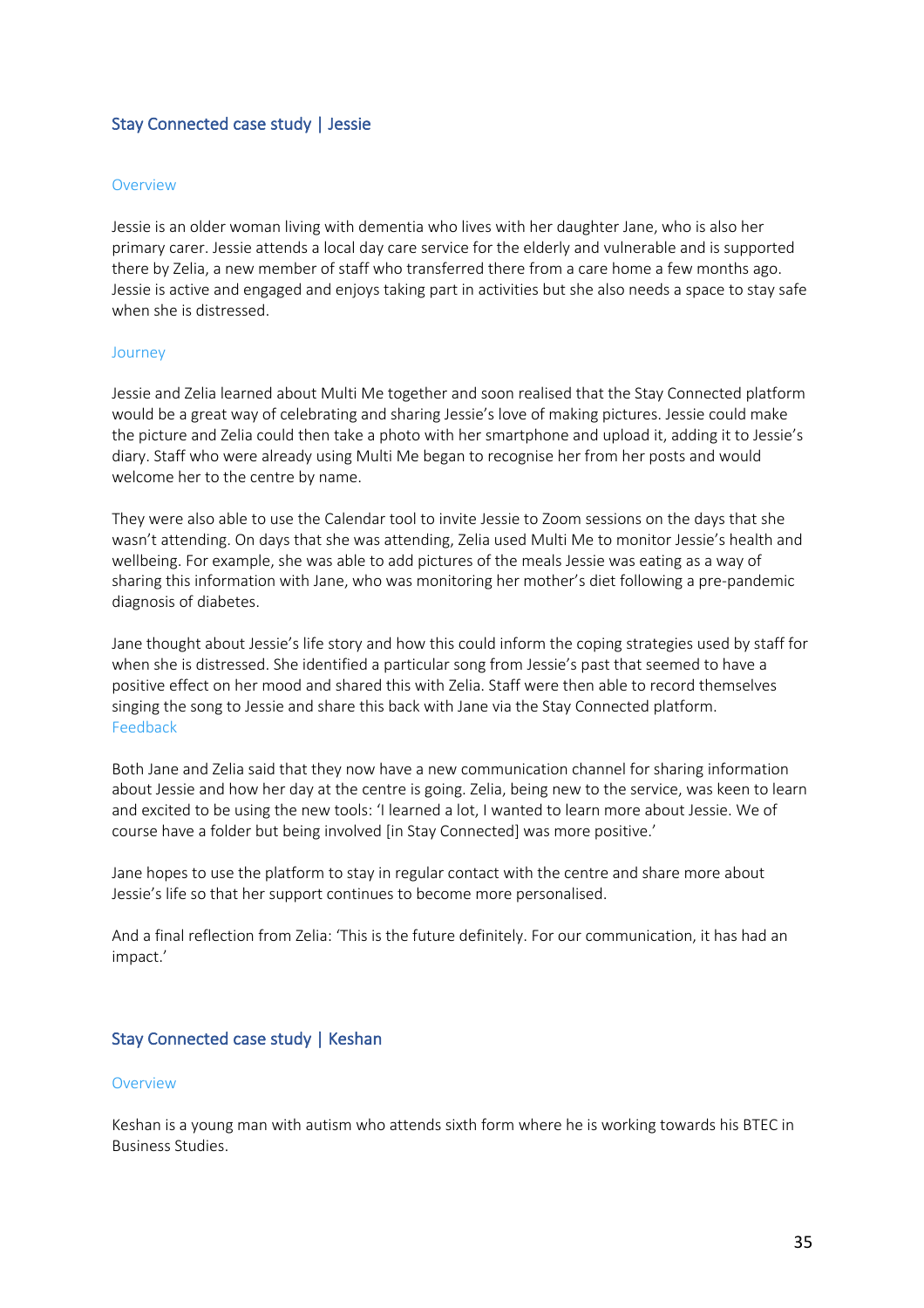#### Journey

Keshan was supported by his father to attend regular training sessions with the Stay Connected project team where he could learn in detail about the various features of the RIX Multi Me software with the help of video activity sheets. His IT skills meant that he was soon up and running, exploring the different tools and how he might use them. He learnt how to upload media that he could then add to his Wiki and Diary and his father helped him to adapt to the new social environment as he began communicating with others taking part in Stay Connected.

Keshan found the Goals tool particularly useful, both to identify goals and to set specific targets that could then be checked and evaluated over time. Keshan's first goals focused on:

- managing the coursework for his BTEC in Business Studies.
- developing his confidence in communication both in and outside school.
- making new friends and forming new relationships.

Keshan has become an active user of the RIX Multi Me platform, making frequent diary entries and sharing how he's doing today by using the Add Feeling feature. He has a separate Multi Me diary for school and this, along with the Goals tool, helps him stay organised and keep some separation between home and school. Other members of the Stay Connected community give him positive feedback and these interactions have made him feel welcome and connected. Feedback

Being able to connect with other people has meant a lot to Keshan and given him the opportunity to develop his communication skills in a friendly and safe environment:

"It makes me feel more comfortable when I am talking to other people and showing more confidence."

He has made new friends and has enjoyed the validation he gets from other people recognising his competence in IT. He believes he would do even better if his teachers could agree to join him on the platform to support him with his schoolwork and step in when he finds something hard to understand.

Taking part in Stay Connected during the lockdown has been helpful, productive and informative for Keshan, enabling him to develop his communication skills and make new friends.